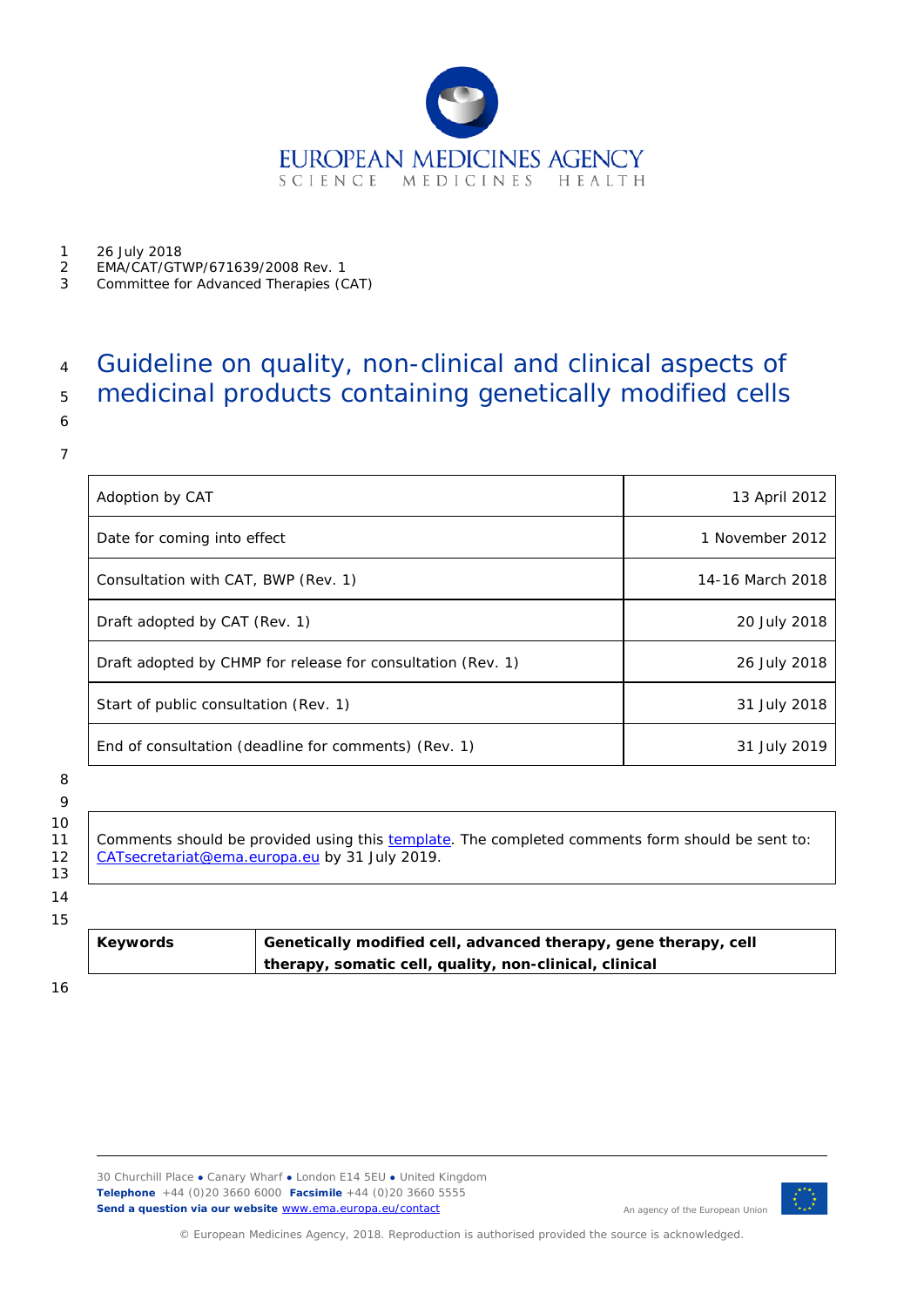#### Guideline on quality, non-clinical and clinical aspects of  $17$ medicinal products containing genetically modified cells 18

#### **Table of contents** 19

| 20 |  |
|----|--|
| 21 |  |
| 22 |  |
| 23 |  |
| 24 |  |
| 25 |  |
| 26 |  |
| 27 |  |
| 28 |  |
| 29 |  |
| 30 |  |
| 31 |  |
| 32 |  |
| 33 |  |
| 34 |  |
| 35 |  |
| 36 |  |
| 37 |  |
| 38 |  |
| 39 |  |
| 40 |  |
| 41 |  |
| 42 |  |
| 43 |  |
| 44 |  |
| 45 |  |
| 46 |  |
| 47 |  |
| 48 |  |
| 49 |  |
| 50 |  |
| 51 |  |
| 52 |  |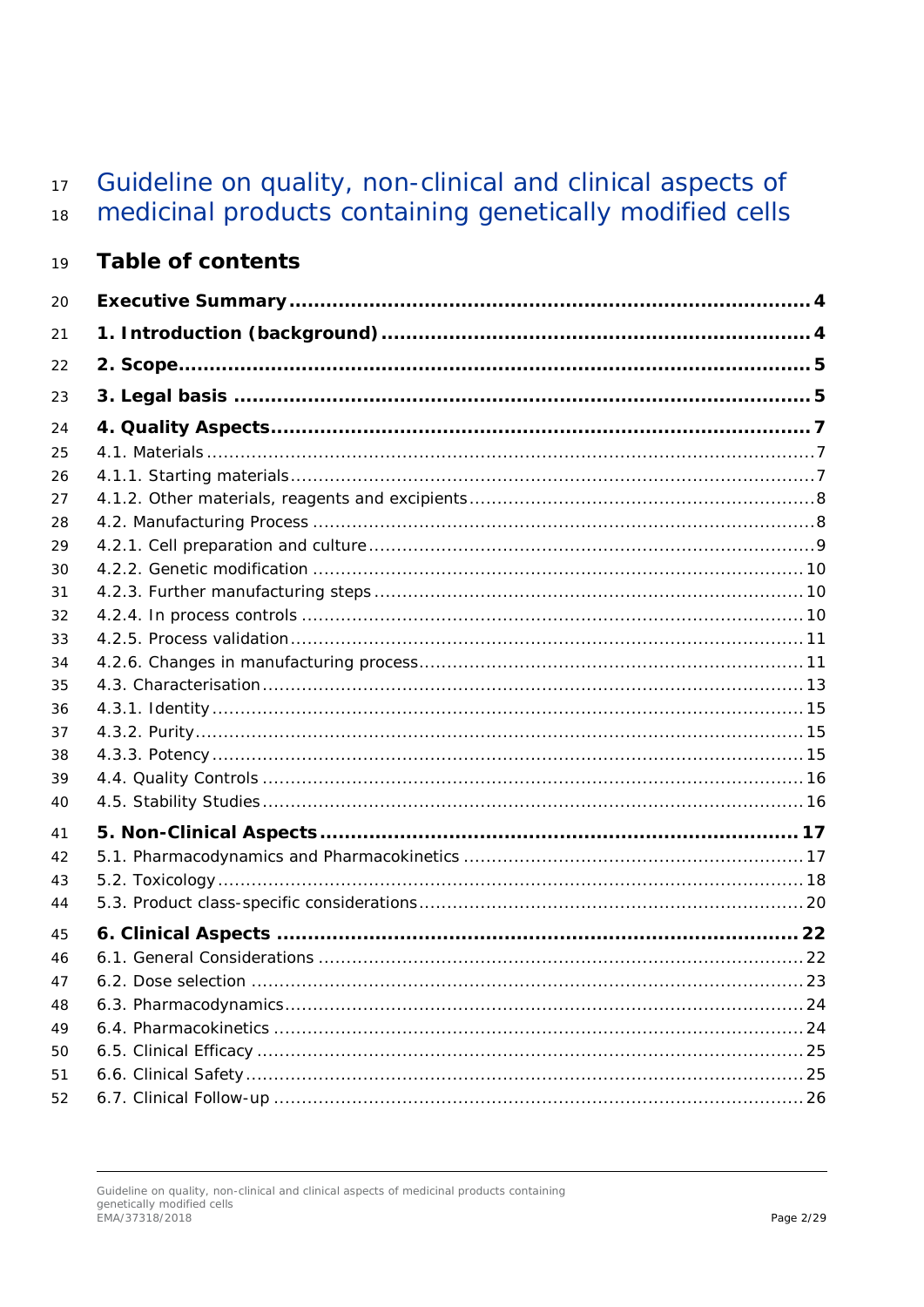56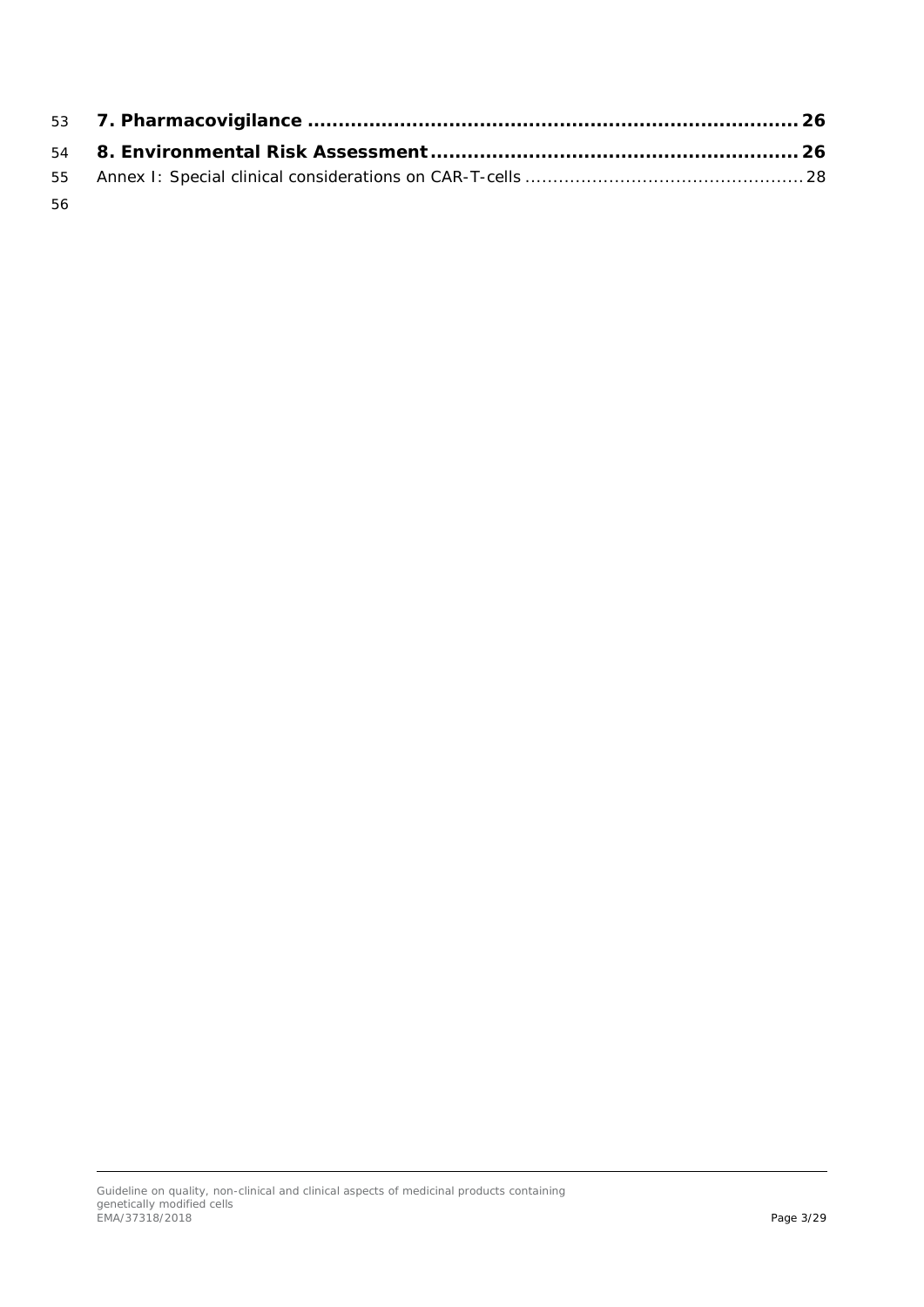### <span id="page-3-0"></span>**Executive Summary**

- This guideline defines scientific principles and provides guidance for the development and evaluation of
- medicinal products containing genetically modified cells intended for use in humans and presented for
- marketing authorisation. Its focus is on the quality, nonclinical aspects and safety and efficacy
- requirements of genetically modified cells developed as medicinal products.
- The quality section addresses the requirements specific to the genetic modification of the target cell population and to the transduced cell product resulting from the manufacturing process.
- The non-clinical section addresses non-clinical studies required to assess the proof-of-concept and
- biodistribution of the product, to identify potential target organs of toxicity, and to obtain information
- on dose selection for clinical trials, to support the route of administration and application schedule.
- The clinical section addresses the requirements for studying pharmacological properties of the cell itself
- and the transgene. The requirements for efficacy studies emphasise that the same principles apply as
- for the clinical development of any other medicinal product, especially those of current guidelines
- relating to specific therapeutic areas. The clinical section further addresses the safety evaluation of the
- product as well as the principles for follow up and the pharmacovigilance requirements.
- This is the first revision of the guideline undertaken and it intends to include recent developments in
- the area of genetically modified cells in general. The quality section has been updated to take account
- of the evolution of science and regulatory experience with an emphasis on starting materials (also
- considering implications for genome editing reagents/tools), comparability and validation. The
- nonclinical section has been supplemented with current thinking on the requirements to conduct
- nonclinical studies and a specific section (6.3) on the scientific principles and guidance for CAR-T cell
- and TCR products, induced pluripotent stem cell derived cell-based products and cell-based products
- derived from genome editing. The clinical section has been updated considering the experience of
- recent scientific advices and MAAs. An Annex on clinical aspects specific to CAR-T cells has been
- prepared and included.

## <span id="page-3-1"></span>**1. Introduction (background)**

- 83 Genetically modified cells are being developed using the target genetic sequence either for therapeutic
- use (gene therapy medicinal products) or for manufacturing purposes in the development of a cell 85 therapy / tissue engineering product.
- Listed below are some examples of medicinal products containing genetically modified cells (GMC) that 87 have been used in clinical trials:
- 88 genetically modified cells for treatment of monogeneic inherited disease
- 89 − genetically modified dendritic cells and cytotoxic lymphocytes for cancer immunotherapy
- 90 genetically modified autologous chondrocytes for cartilage repair; genetically modified progenitor cells for cardio-vascular disease treatment or for *in vivo* marking studies, particularly for *in vivo* biodistribution or *in vivo* differentiation analysis; genetically modified osteogenic cells for bone fracture repair
- 94 genetically modified cells which contain a suicide gene that can be activated in certain conditions to support the safe use of the product
-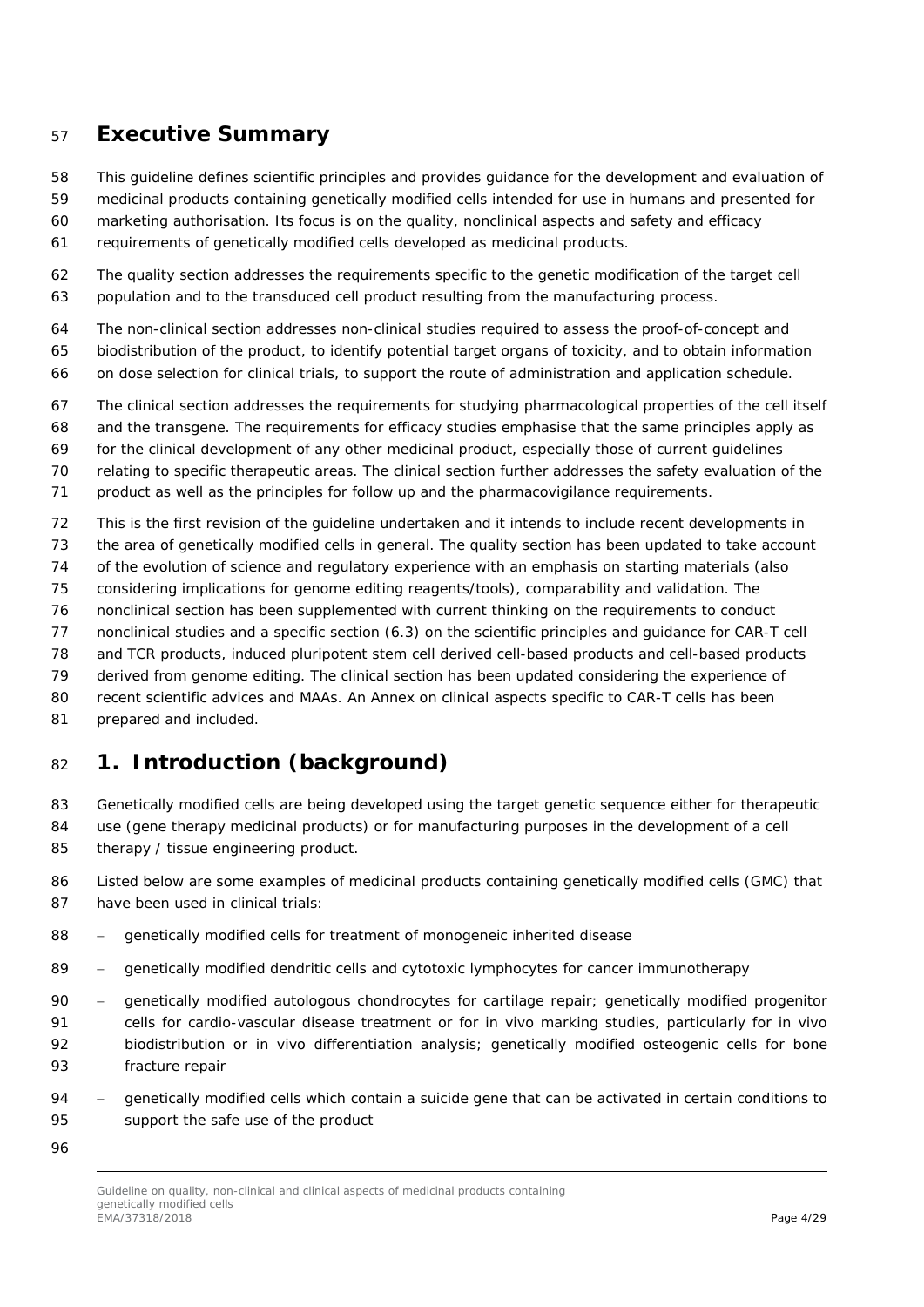- This guideline defines scientific principles and provides guidance to applicants developing medicinal
- 98 products containing genetically modified cells. It is recognised that this is an area under constant
- development and guidance should be applied to any novel product as appropriate.
- For the purpose of this guideline, human and xenogeneic cells and tissues are referred to as "cells". The terms "vector" and "genes" are used in the meaning of "nucleic acids" as defined in Annex I to
- Directive 2001/83/EC as amended.
- The following steps are usually carried out *ex vivo* to modify gene sequences in cells: (1) cells are selected or isolated from a suitable donor (either human or animal) or sourced from a bank of primary cells or tissues; (2) cells are prepared for gene transfer, e.g. by expansion in culture; (3) the target
- gene through a suitable vector/via a particular technique is modified in the cells; (4) the genetically modified cells are further processed, formulated and sometimes stored.
	- The risk posed by the administration of genetically modified cells depends on the origin of the cells, the type of vector and/or the method used for the genetic modification, the manufacturing process, the
	- non-cellular components and the specific therapeutic use. A risk-based approach to product
	- development may be carried out. Specific guidance is given in the guideline on the risk-based approach
	- according to Annex I, part IV of Directive 2001/83/EC applied to Advanced Therapy Medicinal Products
	- (EMA/CAT/CPWP/686637/2011). The variety of the final products can lead to very different levels of
	- risks for the patient, the medical personnel or the general population. This variety means that the
	- development plans and evaluation requirements need to be adjusted on a case by case basis according
	- 116 to a multifactorial risk-based approach.
	-
	-

### <span id="page-4-0"></span>**2. Scope**

- The scope of this document is on medicinal products that contain genetically modified cells. Its focus is
- on quality, non-clinical and clinical aspects of genetically modified cells. All cases of genetically
- modified cells intended for use in humans are included, no matter whether the genetic modification has
- been carried out for therapeutic or other (e.g. for enhanced manufacturing) purposes.
- Genetic modifications can be obtained through a variety of methods (e.g. viral & non-viral vectors,
- mRNA, genome editing tools). The genetically modified cells can be of human origin (autologous or
- allogeneic) or animal origin (xenogeneic cells), either primary or established cell lines. Genetically
- modified cells of bacterial origin are excluded from the scope of this guideline. In a medicinal product,
- the genetically modified cells can be presented alone or combined with medical devices.
- The requirements described in this document are those relating to market authorisation application but 130 principles may apply to development stages.
- 

## <span id="page-4-1"></span>**3. Legal basis**

- This guideline should be read in conjunction with the introduction, general principles and part IV of the
- Annex I to Directive 2001/83/EC as amended by Directive 2009/120 EC, with the Regulation on
- Advanced Therapy Medicinal Products (EC) No 1394/2007 and with other relevant EU guidelines,
- especially those on: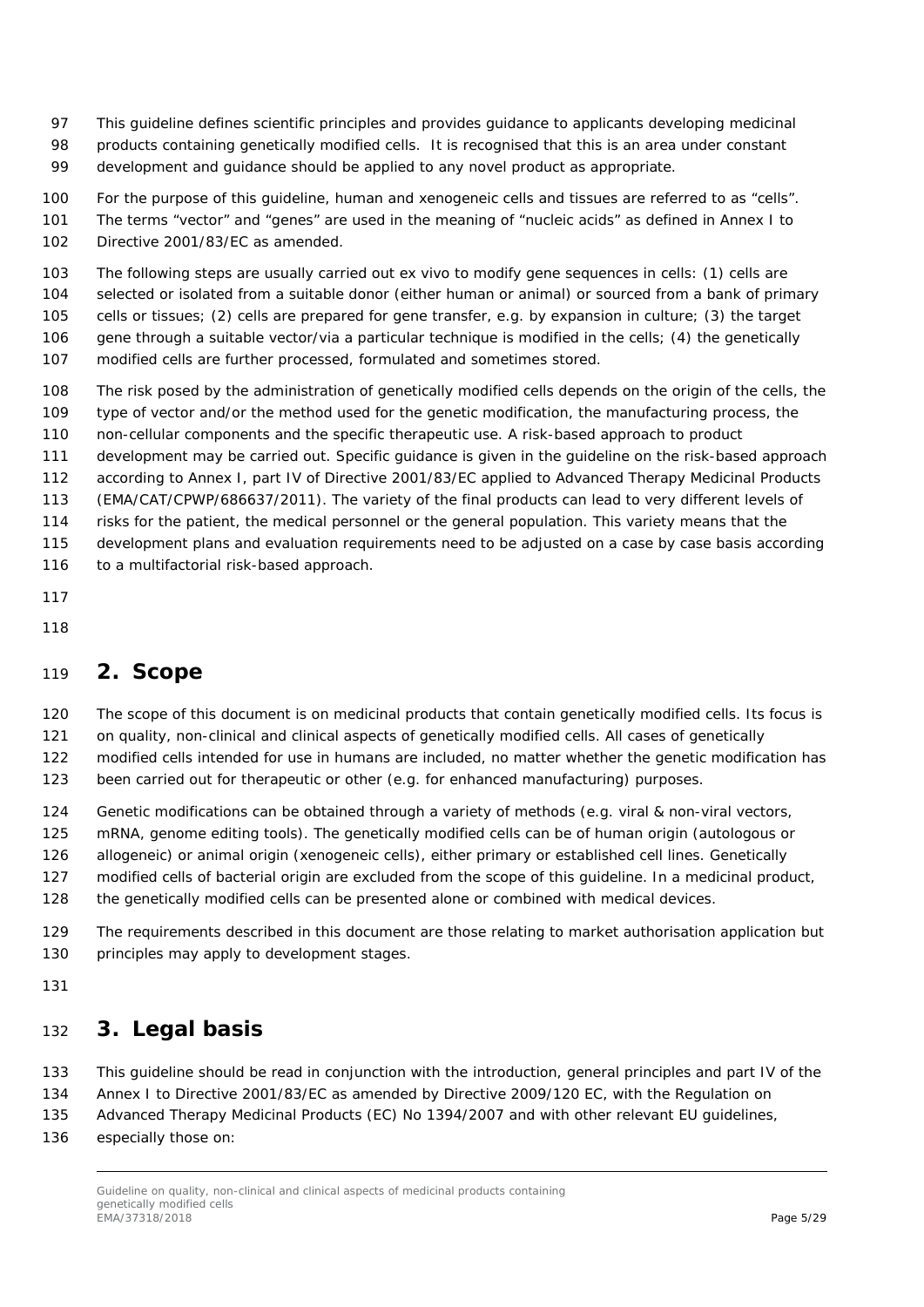- Guideline on human cell-based medicinal products (EMEA/CHMP/410869/2006) for all issues 138 related to the cellular part of genetically modified cells;
- Guideline on xenogeneic cell therapy medicinal products (EMEA/CHMP/CPWP/83508/2009) when a xenogeneic cell product is concerned;
- 141 Reflection Paper on stem cell-based medicinal products (EMA/CAT/571134/2009);
- Guideline on the quality, non-clinical and clinical aspects of gene therapy medicinal products (EMA/CAT/80183/2014);
- Vector specific EMA guidelines and European Pharmacopoeia (E.P.) texts on gene transfer and cell-based product including the European Pharmacopoeia general chapter 5.14;
- Guideline on the risk-based approach according to Annex I, part IV of Directive 2001/83/EC applied to Advanced Therapy Medicinal Products (EMA/CAT/CTWP/686637/2011);
- 148 Guideline on non-clinical studies required before first clinical use of gene therapy medicinal products (EMEA/CHMP/GTWP/125459/2006);
- 150 Guideline on non-clinical testing for inadvertent germline transmission of gene transfer vectors (EMEA/273974/2005);
- Guideline on follow-up of patients administered with gene therapy medicinal products (EMEA/CHMP/GTWP/60436/2007);
- Guideline on the evaluation of anticancer medicinal products in man (EMA/CHMP/205/95/Rev.4);
- Guideline on safety and efficacy follow-up risk management of advanced therapy medicinal products (EMEA/149995/2008);
- Eudralex Volume 4 of the Rules Governing Medicinal Products in the European Union Guidelines on Good Manufacturing Practice specific to Advanced Therapy Medicinal Products;
- Eudralex Volume 10 of The Rules Governing Medicinal Products in the European Union Clinical trials, Good pharmacovigilance practice (GVP) guidelines [\(https://ec.europa.eu/health/documents/eudralex/vol-9\\_en\)](https://ec.europa.eu/health/documents/eudralex/vol-9_en)
- Guideline on scientific requirements for the environmental risk assessment of gene therapy medicinal products (CHMP/GTWP/125491/2006).
- In addition, the donation, procurement and testing of cells from human origin must comply with the overarching Directive 2004/23/EC and technical directives drawn from it, Directives 2006/17/EC and
- 2006/86/EC. Where components from human blood are used as starting material, the collection,
- testing, processing, storage and distribution of human blood and blood cells must comply with the
- Directive 2002/98/EC.
- 
-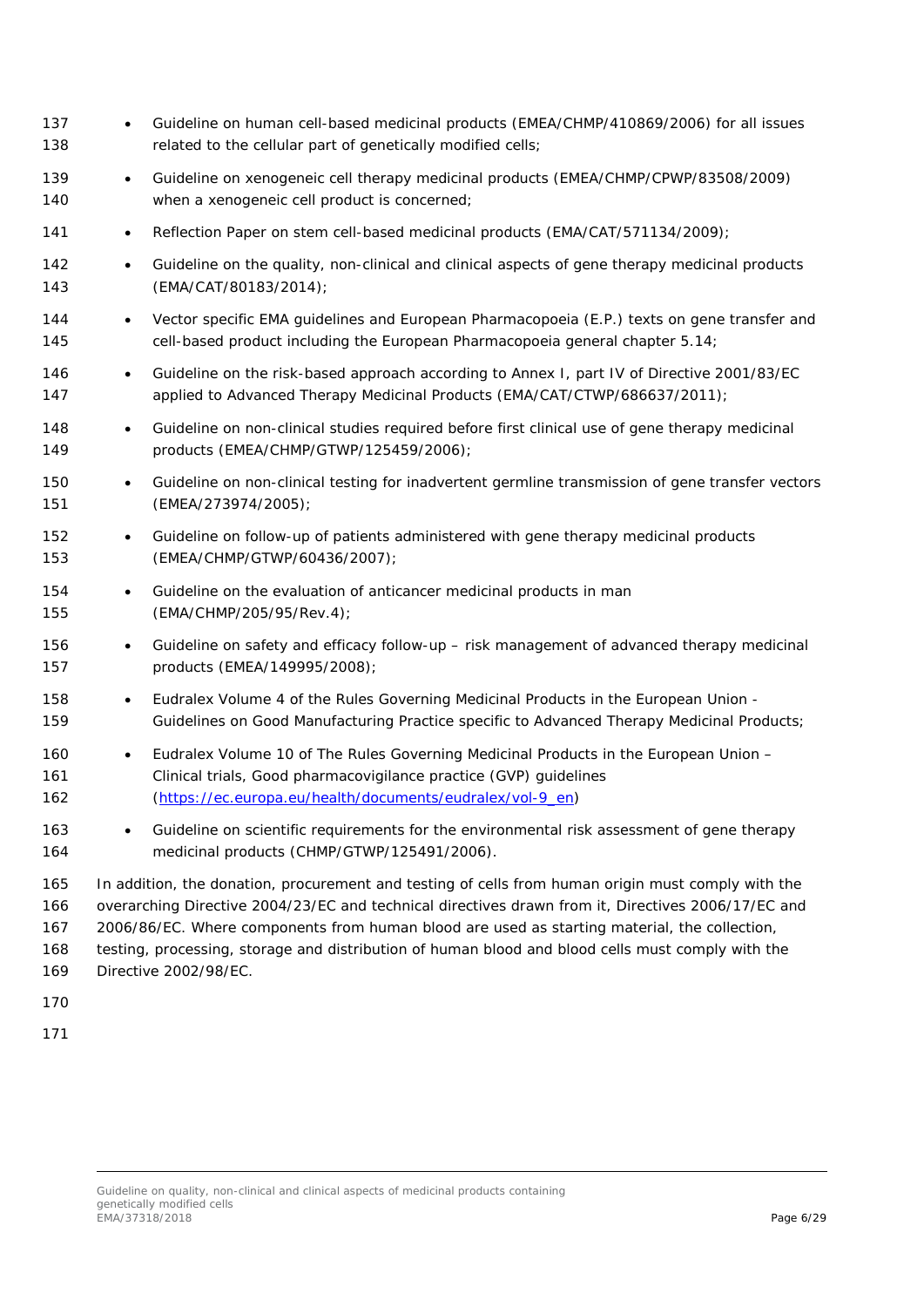### <span id="page-6-0"></span>**4. Quality Aspects**

### <span id="page-6-1"></span>*4.1. Materials*

### <span id="page-6-2"></span>**4.1.1. Starting materials**

 Genetically modified cells can be produced by *ex vivo* gene transfer or via *ex vivo* genome editing 176 technologies. For both procedures, different categories of starting materials are used.

- This includes the human or animal cells and the tools (e.g. vectors, mRNA) used to genetically modify them. The latter might be different and will depend on the procedure for genetic manipulation used.
- For *ex vivo* gene transfer, the starting materials shall be, as appropriate, the vector (e.g. viral or non-viral vector), the mRNA and the components to produce them.
- For genome editing approaches, the starting materials shall be, as appropriate, the vector (viral or
- non-viral vector) carrying the nucleic acid sequences encoding the modifying enzyme, the mRNA
- expressing the modifying enzyme, the modifying enzyme itself, the genetic sequence for modification
- of the cell genome (e.g. a regulatory guide RNA) or a ribonucleoprotein (e.g. Cas9 protein pre-
- complexed with gRNA), the repair template (e.g. linear DNA fragment or a plasmid), and the
- components to produce them. When vectors mRNA or proteins are used, the principles of good
- manufacturing practice shall apply from the bank system used to produce these materials onwards.
- For medicinal products based on induced pluripotent stem (iPS) cells generated by genetic
- modification, the principles of good manufacturing practice and the scientific recommendations given in
- this guideline should apply after procurement of the cells including the generation of iPS cells and the
- subsequent selection process. It is acknowledged that at the early steps in iPS cells generation, cell
- material may be limited and availability of samples may impact on the extent of testing and process
- qualification. The Guidelines on Good Manufacturing Practice specific to Advanced Therapy Medicinal
- Products according to Eudralex Volume 4 should be considered.
- For the manufacture of active substances consisting of genetically modified cells derived from
- genetically modified animals, good manufacturing practice shall apply after their procurement and
- testing according to the guideline on xenogeneic cell-based medicinal products
- (EMEA/CHMP/CPWP/83508/2009). Where cells or tissues of human origin are used, the guidance given
- in the guideline on human cell-based medicinal products (EMEA/CHMP/410869/2006) should be followed.
- For combined ATMP containing genetically modified cells, additional substances (e.g. scaffolds,
- matrices, devices, biomaterials, biomolecules and/or other components) which are combined with the
- manipulated cells, of which they form an integral part, shall be considered as starting materials, even if
- not of biological origin (definition as laid down in 2009/120/EC directive). They should be qualified for
- their intended use as recommended in the guideline on human cell-based medicinal products
- (EMEA/CHMP/410869/2006).
- Starting materials used for the production of genetically modified cells and genome edited products
- shall be carefully qualified to assure a consistent manufacturing process. The amount of data to be
- 209 provided for each starting material is the same as required for, respectively, the drug substance of a
- cell-based medicinal product and the drug substance of an *in vivo* gene therapy medicinal product.
- When using pre-complexed ribonucleoprotein, as might take place during genome editing procedure,
- the amount of data to be provided for each starting material (e.g. recombinant protein and guide RNA)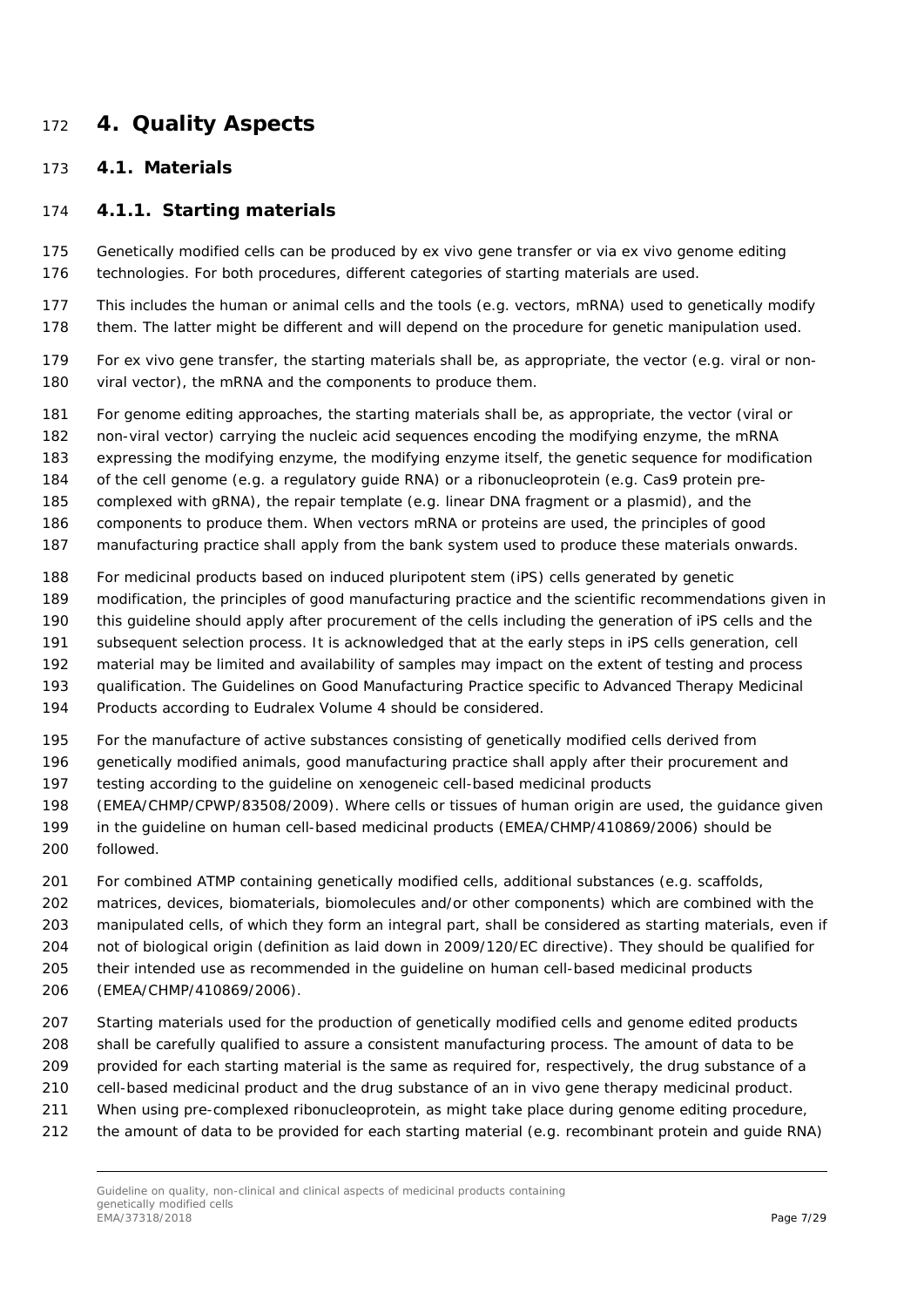- is also the same as required for the drug substances of a biologic medicinal product and a chemical medicinal product, respectively. Detailed information should be provided on the manufacturing process, control of materials, characterisation, process development, control of critical steps, process
- validation, analytical procedures, and stability. Starting materials characterisation and quality control
- 217 data should be included in the Common Technical Document (CTD) under the heading of "control of
- materials", either when produced in house or supplied by another manufacturer.
- Whether using an *ex vivo* gene transfer procedure or genome editing technologies, the type of delivery vector or vehicle used for *ex vivo* genetic modification should be justified based on the target cells, the expected genomic modification, the clinical indication, etc. The molecular design of the transfer vector
- should be driven by safety and efficacy criteria. When using integrating vectors, an appropriate design
- to reduce the risks deriving from insertional mutagenesis and to increase vector safety (e.g. Self-
- Inactivating (SIN) vectors) is recommended. Likewise, when stable expression of a particular protein is
- not desirable (as is the case during genome editing), an appropriate design of the encoded DNA binding domains of the modifying enzyme and of the small guide RNA to increase the modifying
- enzyme selectivity, and consequently to reduce off-target DNA modifications, is highly recommended.
- For transient production of lentivirus (LV), retrovirus (RV), adeno-associated virus (AAV) or other viral 229 vectors from producer cell lines, the sequence of plasmids used to provide vector function(s) should be verified before their use in the transient production. For the production of recombinant mRNA or proteins, the coding sequences of the plasmids used should be verified before their use in the transient
- production.
- The use of unrelated DNA sequences, such as selection markers, that can end up in the final genetically-modified cells should be avoided unless justified.
- 235 Prior to its use, the transfer vector should be shown to be free from any unwanted viral contamination,
- including helper or hybrid viruses such as in AAV production systems, adventitious contamination or
- replication-competent vectors for vectors intended to be replication deficient. For the latter, a
- validated, sensitive assay (or combination of assays), such as a quantitative PCR assay complemented
- with an infectivity assay in permissive cells, should be used. Use of non-purified transfer vectors in the
- 240 transduction process should be avoided.

## <span id="page-7-0"></span>**4.1.2. Other materials, reagents and excipients**

- 242 Materials and reagents used for the cell culture, transduction process and subsequent steps should be
- 243 of appropriate quality, following the recommendations given in Ph. Eur. General Chapter 5.2.12.
- Viral safety as well as measures taken to minimise the risk of transmitting agents causing TSE of any
- reagent or material of animal origin should be demonstrated. Recombinant proteins such as enzymes,
- antibodies, cytokines, growth or adhesion factors should be characterised and controlled, where
- appropriate and relevant, in accordance with the principles described in EP 5.2.12.
- When structural components (matrices, scaffolds, devices) are used in manufacture of a medicinal
- product containing genetically modified cells, the requirements defined in the Guideline on cell-based medicinal products (EMEA/CHMP/410869/2006) should be followed.

## <span id="page-7-1"></span>*4.2. Manufacturing Process*

- The manufacturing process involves steps as for cell-based and gene therapy medicinal products. The
- principles highlighted in applicable guidelines should be followed for the design and control of the manufacturing process.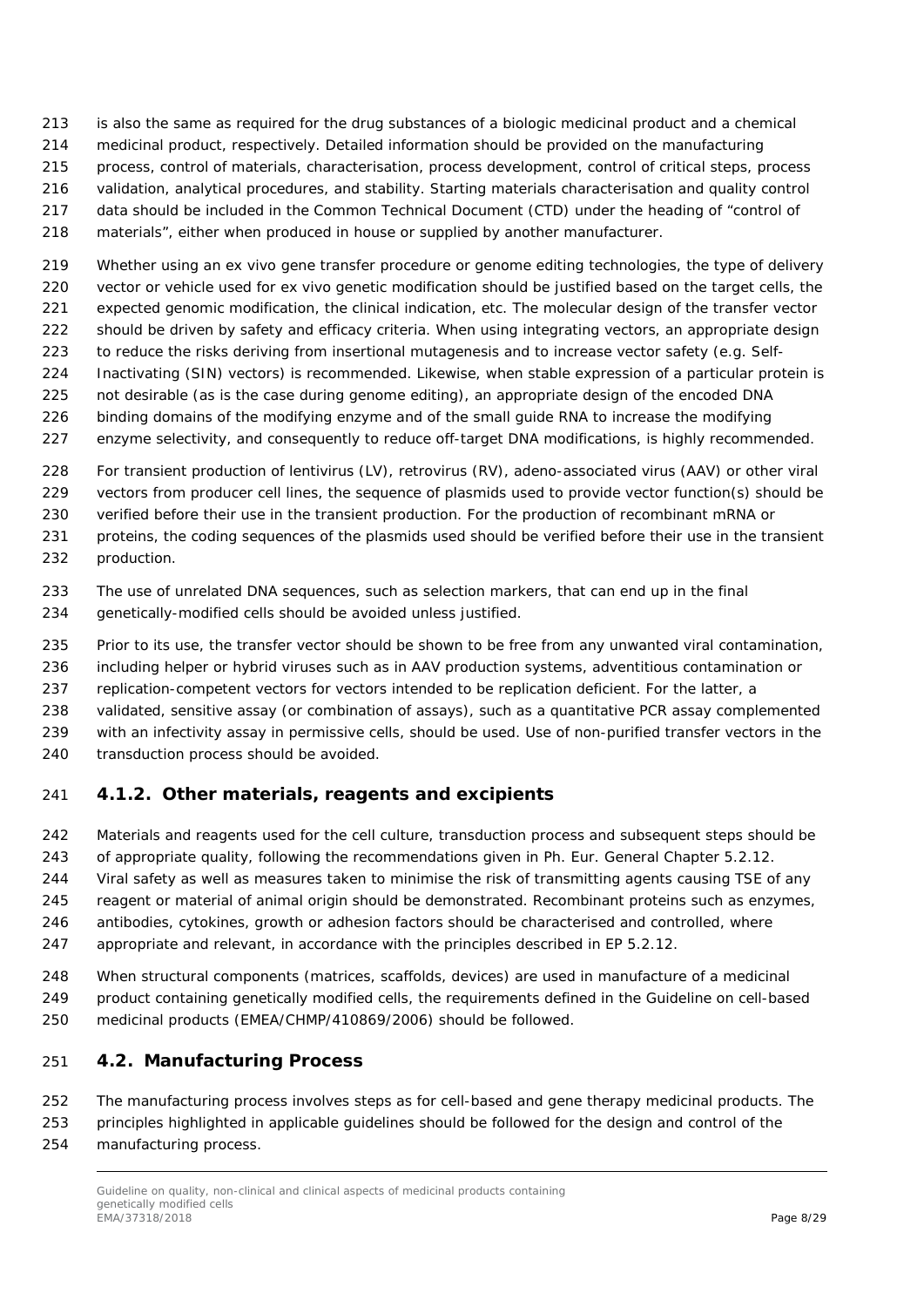- The procedures for any manipulation should be documented in detail and closely monitored according to specified process controls.
- The manufacturing risks may differ according to the type of product, nature/characteristics of the
- starting materials and level of complexity of the manufacturing process. The risk-based approach,
- according to the relevant ATMP guideline (EMA/CAT/CPWP/686637/2011), should be applied for the
- design of the manufacturing process in order to assess the quality attributes and manufacturing
- process parameters and to increase the assurance of routinely producing batches of the intended
- quality.
- If applicable, an adequately controlled starting material storage system should be established to allow storage, retrieval and supply without any alteration of intended characteristics.
- The starting material should be stored under controlled and optimal conditions to ensure maintenance
- 266 of critical characteristics for the intended use and, in particular, to ensure an acceptable level of
- consistency in product quality, that should be maintained within the parameters of the clinically tested batches. Unintended variability, for example in culture conditions, activation steps, transduction media
- and conditions or vector concentration/transduction efficiency/ Multiplicity of Infection (MOI) during
- 
- production may result in quantitative and/or qualitative differences in the quality of the product or the impurities present.
- Replication competent virus (RCV) testing as an in-process test is not deemed necessary, provided that
- absence of RCV has been demonstrated (for example, on the virus stocks) using validated and
- sensitive assay(s). In this case, a risk assessment should be presented to address the potential
- generation of RCVs during manufacturing.
- A clear definition of a production batch from cell sourcing and vector used for labelling of the final
- container should be provided (i.e. size, number of cell passages/cell duplications, pooling strategies,
- batch numbering system).

### <span id="page-8-0"></span>**4.2.1. Cell preparation and culture**

- As previously pointed-out, the principles highlighted in applicable guidelines of somatic cell therapy medicinal product should be followed for the cell preparation and culture steps of the manufacturing process and control.
- Depending on the starting material specific characteristics, additional testing may be required on receipt of the cells for use in manufacturing the medicinal product. Specific virological screening and any other additional testing performed on the starting material should be proportionate to the risks posed by the individual cells and the vector (or other materials) used for genetically modifying the
- cells. An appropriate testing programme should be in place and described.
- Additional manufacturing steps on the starting material may follow (e.g. organ/tissue dissociation,
- enrichment/selection of the cell population of interest, activation/stimulation) for which a
- comprehensive description is expected. In addition, full details of process parameters and in-process
- tests and corresponding numeric operating range/set point and acceptance criteria/action limits to
- ensure the desired product critical quality attributes (CQAs) should be provided.
- Special consideration should be given to the cell characteristics that potentially impinge on the subsequent gene transfer steps.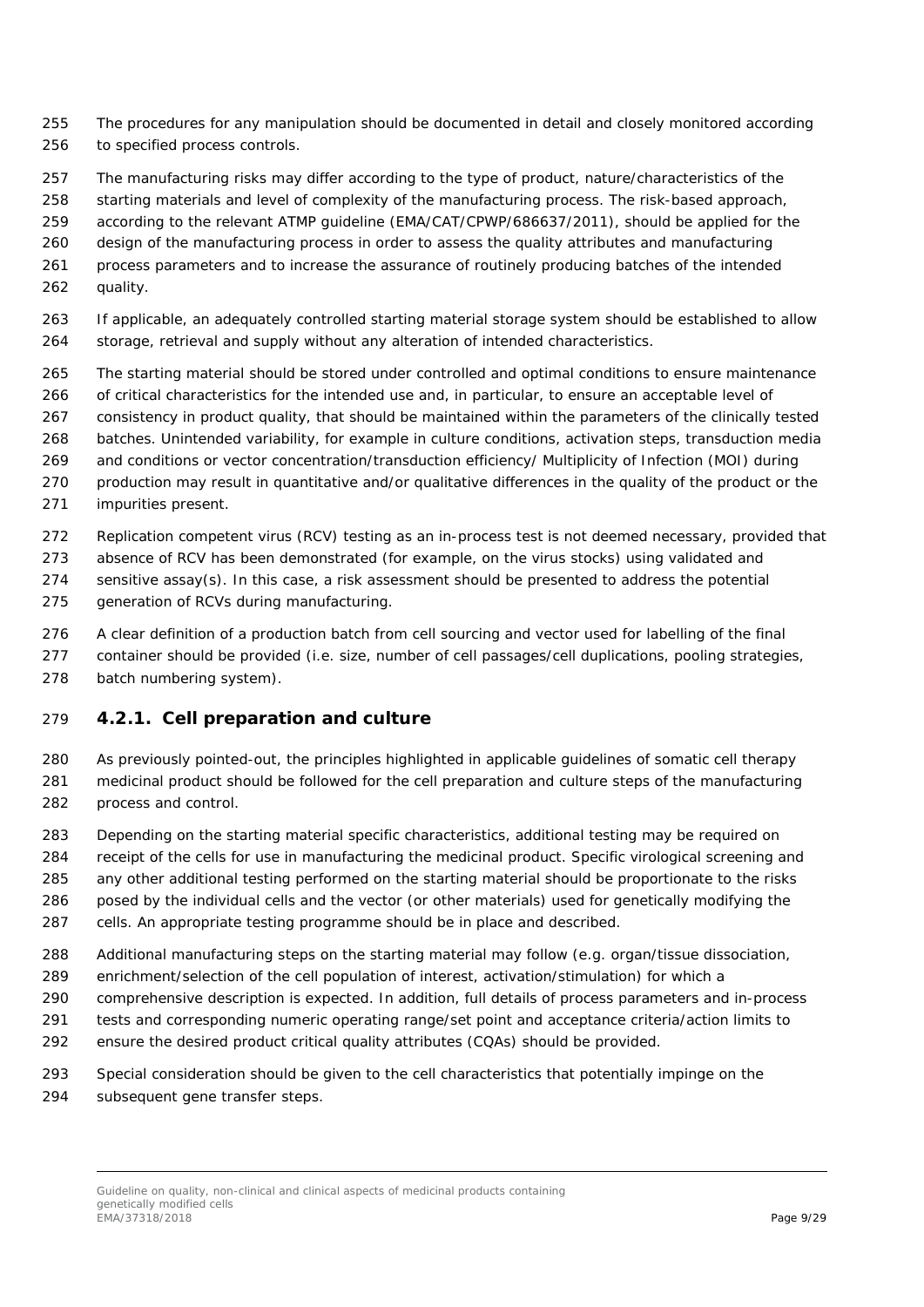### <span id="page-9-0"></span>**4.2.2. Genetic modification**

- The genetic modification of the cells is a manufacturing step that is affected by a variety of inputs and
- therefore its control is critical. Genetic modification efficiency may depend on different factors such as
- target cell features (primary cells or cell lines, adherent or in suspension, dividing or quiescent),
- features of the cell culture (culture system such as flasks or bags, cell seeding density or
- concentration), type and amount of vector and/or modifying enzyme, transfection reagent, time of
- incubation and culture media components.
- Genetic modification can be achieved by a number of approaches (see above). Regardless of the system used, all conditions and processing steps should be developed and validated for the intended clinical functions and the associated risks of the genetically modified cells.
- A detailed description of any manipulation procedure should be provided. Genetic modification should be carried out under validated conditions. When using integrating vectors (e.g*.*LV and RV), multiplicity of infection should be kept at the minimum shown to be effective by transduction efficiency studies and clinical studies. For genome editing protocols, generation of on- and off-target modifications should be addressed as part of process development and characterisation.

### <span id="page-9-1"></span>**4.2.3. Further manufacturing steps**

- After the genetic modification procedure, cells are generally subject to one or more additional steps.
- Examples of such steps are washes to eliminate any possible stable or transient genetic modification
- system-related impurities such as viral vector, plasmids, modifying enzymes, etc., enrichment/
- isolation/purification/selection and culture for further expansion (to allow sufficient cell growth and
- achievement of a target dose) before being formulated and filled into the final containers.
- For bankable genetically modified cells, a cell bank system should be established and controlled
- according to the principles detailed in applicable guidelines.
- For the description and controls of these additional manufacturing steps, the same principles as described in the chapter 5.2. apply.
- In some cases, genetic modification is sought through transient means (e.g. in genome editing). If the
- materials used to modify the cells are to be removed in order to obtain the final product, a complete
- description of the methods employed should be provided. Appropriate controls should be introduced to demonstrate elimination of the foreign materials.

### <span id="page-9-2"></span>**4.2.4. In process controls**

- Process parameters and in-process controls should be identified based on the evaluation and understanding of the sources of variability of the CQAs, the risks associated with each CQA and the ability of a sufficiently sensitive test for each CQA. The manufacturing process has to be controlled by process parameters and in-process controls should remain within their expected ranges in order to
- assure DS/DP quality, process reproducibility and final product homogeneity.
- Physical, chemical, biological or microbiological properties, or characteristics, together with their
- appropriate limit, range, or distribution to ensure the desired product quality (CQAs), should be
- described. Typically CQAs include those properties or characteristics that affect identity, purity,
- biological activity, potency and stability, and are important for DS/DP manufacturing process.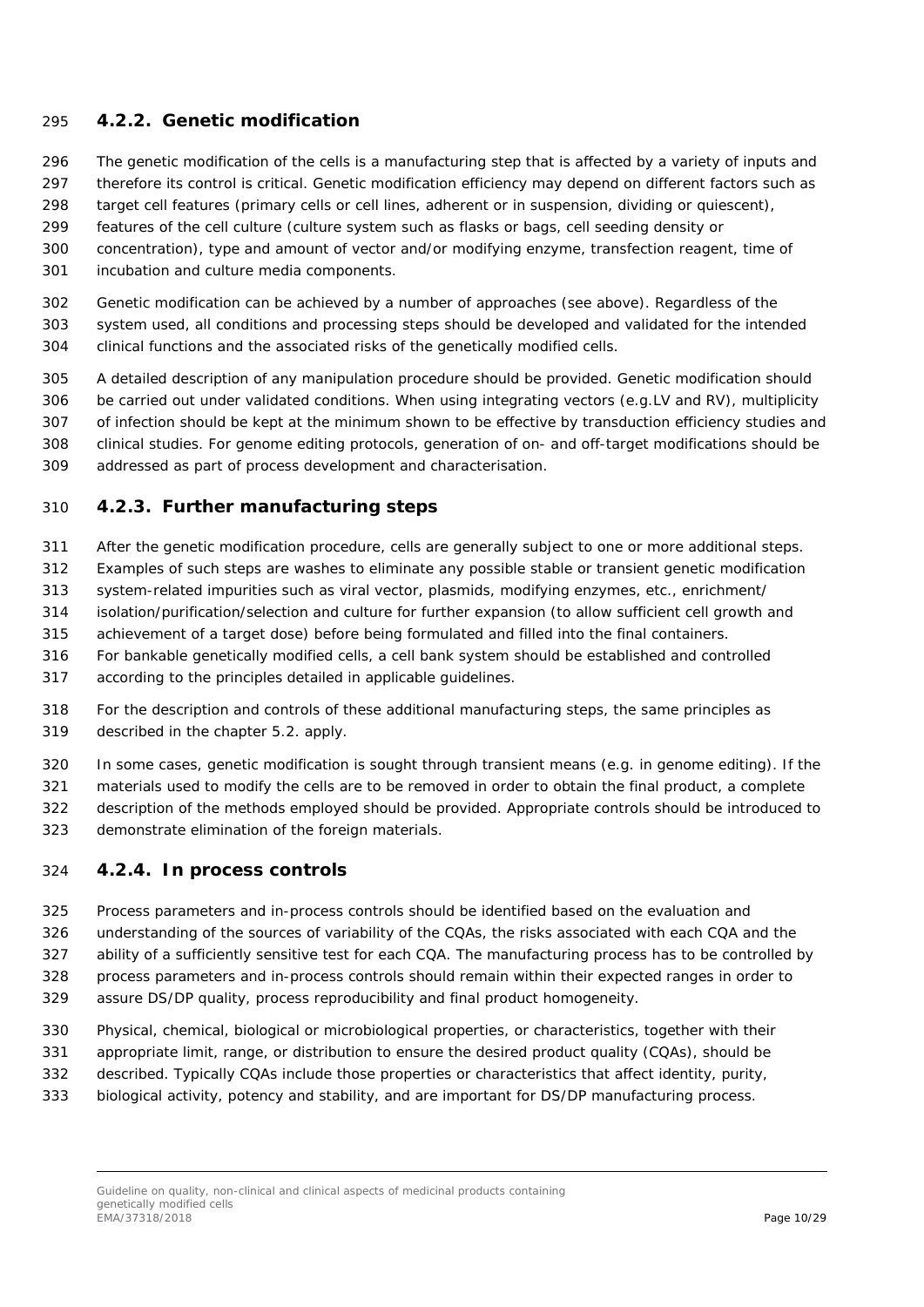- Appropriate in-process controls should be performed at key intermediate stages of the manufacturing
- process regardless of the manufacturing system used (open/closed), taking into account the DS/DP
- CQAs to ensure DS/DP quality. In-process controls may cover molecular (e.g*.* genomic integrity,
- identity and stability; VCN; transduction efficiency, on- and off-target modifications), cellular (e.g*.*
- target cell identity/purity; growth; count; viability), immunological (e.g*.* immunophenotype), process-
- related (e.g*.* temperature, pH, medium consumption) and microbiological aspects, as appropriate.

### <span id="page-10-0"></span>**4.2.5. Process validation**

- In addition to the requirements described for process validation in the Guideline on human cell-based medicinal products (EMEA/CHMP/410869/2006), the following aspects should be addressed, as applicable: absence of adventitious viruses, absence of modifying enzymes and nucleic acids, removal of infectious particles, release of vector from transduced cells, transduction efficiency, vector copy number, transgene identity and integrity (and of other regions as needed), level of transgene expression, structure and function of the expressed molecule(s), removal or elimination of the desired nucleic acid sequences when appropriate, removal or reduction of impurities associated with the
- genetic modification.
- The frequently encountered limited availability of the cells/tissues and the often limited transduction
- efficiency constitute a challenge to process validation for genetically modified cells. The approach to
- process validation should take into account the quantities of tissue/cells available and should focus on gaining maximum experience with the process with each batch processed. Reduced process validation
- should, where possible, be offset by additional in-process testing to demonstrate consistency of
- production.
- Different strategies for validation are described in Section 10.3 in the Guidelines on Good Manufacturing Practice specific to Advanced Therapy Medicinal Products.
- Where a manufacturing platform is used to manufacture genetically modified cells with viral vectors (e.g. same cell population with differences in vector constructs), the extent of additional validation for each new product should be based on a justified and documented risk assessment for each significant step in the process. This should take into account the extent of process knowledge and previous
- validation efforts. For similar defined manufacturing steps, previously conducted validation may be leveraged for closely related products.
- Where automated equipment that is certified for the intended use according to the EU medical device legislation (CE mark) is used in a manufacturing process, the obtained validation data might be leveraged. However, this applies only if the CE mark is relevant for the purpose. On its own the CE mark does not suffice to demonstrate suitability in the context of manufacture of genetically modified cells. The validation data required at MAA need to relate to the operating mode and specific setting of the automated equipment.
- If storage of intermediates occurs, it is necessary to validate the storage conditions (e.g. time, temperature) and transport, where applicable.

### <span id="page-10-1"></span>**4.2.6. Changes in manufacturing process**

- Development of genetically-modified cell products may encompass changes in the manufacturing
- process of the product itself or changes in the manufacturing of critical starting materials (e.g. viral
- vector, cell source, modifying enzyme) that might impact the quality of the final product. It is
- important that all changes introduced during development are clearly identified within the dossier. In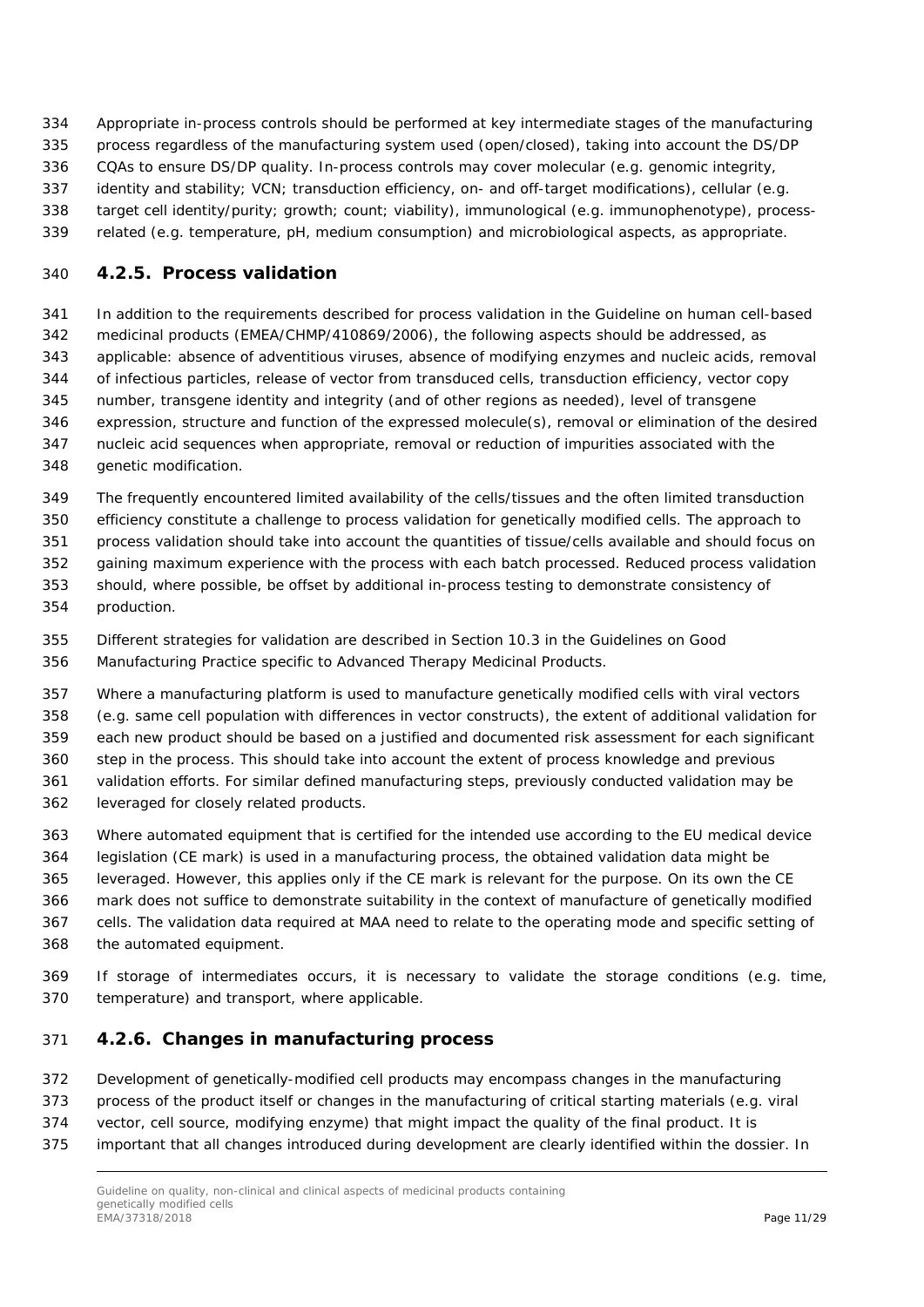- addition, appropriate comparability studies are needed in order to: i) compare pre- and post-change
- product and ii) assess the impact of any observed difference on the quality attributes as it relates to
- safety and efficacy of the product.
- 

#### **Comparability studies**

- This section should be read in conjunction with the Note for Guidance on biotechnological/biological products subject to changes in their manufacturing process (CPMP/ICH/5721/03, ICH Topic Q5E).
- Appropriate comparability studies according to the principles outlined in ICH Topic Q5E for
- biotechnological/biological products should be conducted to demonstrate comparability of the pre- and
- post-change product. For all comparative analytical tests performed it is important to consider if the
- methods used are sufficiently sensitive to discern meaningful differences between pre- and post-
- change material.
- Typically, changes in one step of the manufacturing process of either the product itself or the critical
- starting materials will require assessing the impact on all critical in-process controls downstream of the
- change. The extent of the comparability studies should be determined after a risk evaluation to
- estimate the potential impact of the change and the stage of development of the product. When
- differences in the pre- and post-change quality attributes are identified which have a possible adverse
- effect on safety and efficacy of the product, additional non-clinical and/or clinical studies should be
- considered.
- Examples of the regulatory expectations with regards to comparability studies are given below.

#### *4.2.6.1. Changes in the manufacturing process of the recombinant vector, the mRNA or the modifying enzyme starting materials*

- Any change in the manufacturing process of the recombinant vector the mRNA or the modifying
- enzyme should be assessed for its impact on the quality of the final vector/mRNA/enzyme. Appropriate comparability studies according to the principles outlined in ICH Topic Q5E for
- biotechnological/biological products should be conducted to demonstrate comparability of the pre- and
- post-change product. These normally involve comparability of the pre- and post-change product at the
- level of release including extended characterisation. Extended characterisation should test for key
- attributes identified in the original characterisation studies. In case they are not part of the release
- specification, comparability for high-risk changes should include, as appropriate: full vector
- sequencing, presence of capsid proteins, absence of replication-competent virus, determination of process and product-related impurities as well as stability.
- In addition to the comparability study of the recombinant vector, mRNA or modifying enzyme, studies to demonstrate product performance should be undertaken. These include testing transduction efficacy, vector copy number, levels of transgene expression, on- and off-target modifications, etc.

### *4.2.6.2. Changes in the cell starting material*

- Changes could affect the cell source (e.g. from bone marrow to mobilized peripheral blood cells), the
- method to isolate the required cell subpopulation(s), the introduction of a freezing step during the
- preparation of the cell starting material, etc. Depending on the results of the risk evaluation, changes
- at the level of the cell starting material may require comparability of in-process characterisation, for
- instance, comparison of purification efficiency between the two methods or quality of the frozen versus
- fresh cells.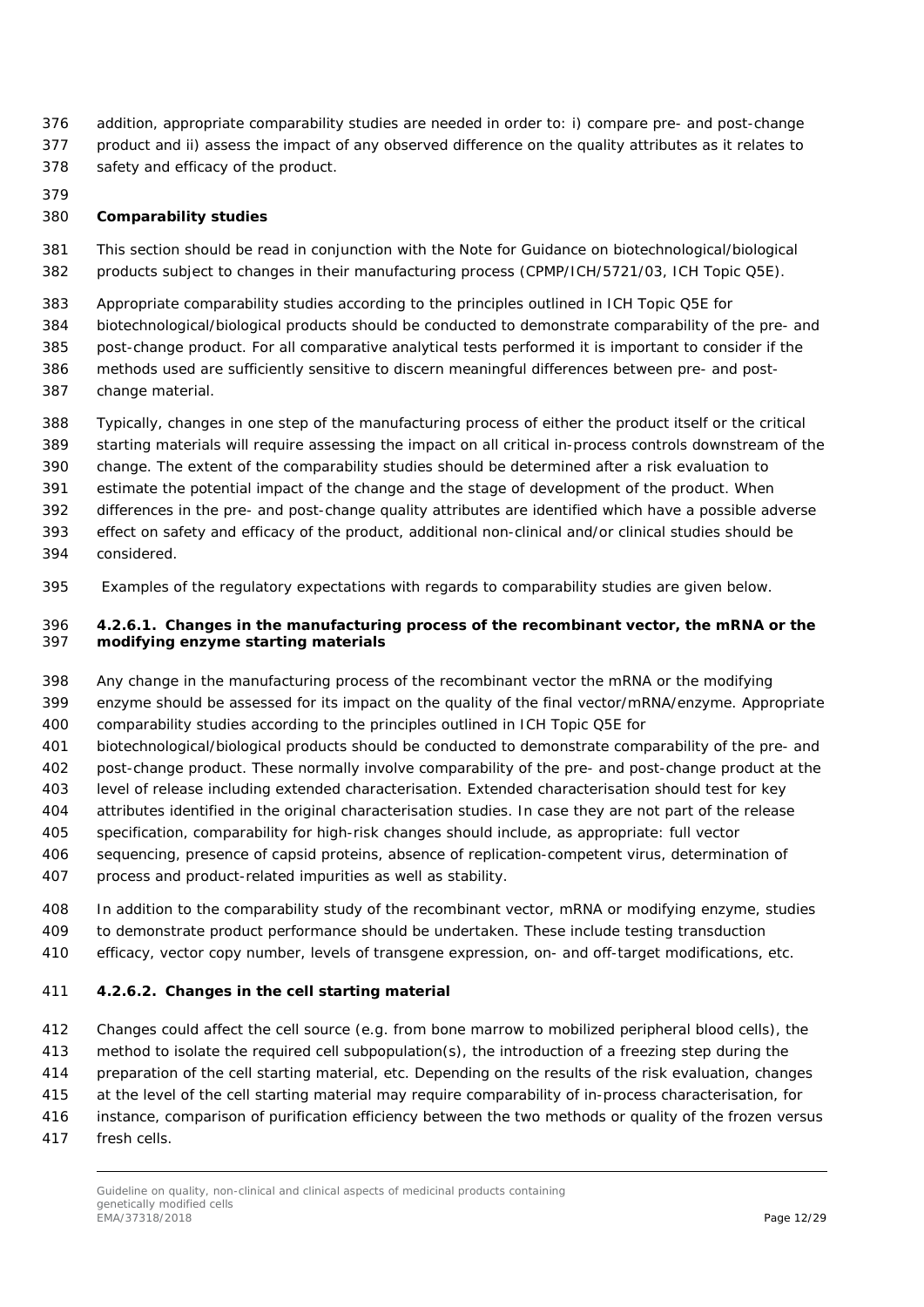- The impact of the change(s) on the quality of the final product should be addressed by comparing pre-
- and post-change products at release and by extended characterization, as explained above. Depending
- 420 on the result of the risk evaluation, comparability of in-process controls may be required.

#### *4.2.6.3. Changes in the active substance/finished product manufacturing process*

 Every change in the manufacturing process should be assessed for its risk to affect the quality of the final product. The results of this assessment will determine the extent of the comparability study. For changes concluded to have a high risk, such as a manufacturing site change, comparability between

- pre- and post-change products should include release tests, extended characterisation and in-process controls.
- In general, studies requiring donor cell material can be performed with cells from healthy donors, if appropriately justified. For comparability purposes, the use of split samples from one single cell source,
- obtained either from a single donation or from a pool of several donations, should be considered.
- Where parameters cannot be fully assessed on healthy cells (e.g. transgene expression when intended
- for correction of genetic defects) post-change batches with patient's cells should additionally be
- compared retrospectively with pre-change batches.

### <span id="page-12-0"></span>*4.3. Characterisation*

- This section on characterisation should be read in conjunction with the Guideline on human cell-based medicinal products (EMEA/CHMP/410869/2006).
- Rigorous characterisation of the genetically modified cell medicinal product (either alone or in combination with a medical device) is essential.
- The use of a range of appropriately qualified molecular, biological, and immunological methods for the following characteristics should be addressed:
- cell identity and viability
- cell phenotype / morphology
- 442 heterogeneity of the cell population (e.g. percentage of sub-populations)
- proliferation and/or differentiation capacity of the genetically modified cells
- 444 cell functionality (other than proliferation/differentiation, when applicable)
- 445 transduction efficiency (e.g. percentage of transduced cells)
- 446 sequence and integrity of transgene
- genetic stability upon *in vitro* proliferation and/or differentiation
- 448 identity and activity of the expressed gene product
- 449 vector copy number per transduced cell
- vector integration profile(when applicable)
- 451 vector/transgenes removal or elimination (when applicable)
- vector release from cells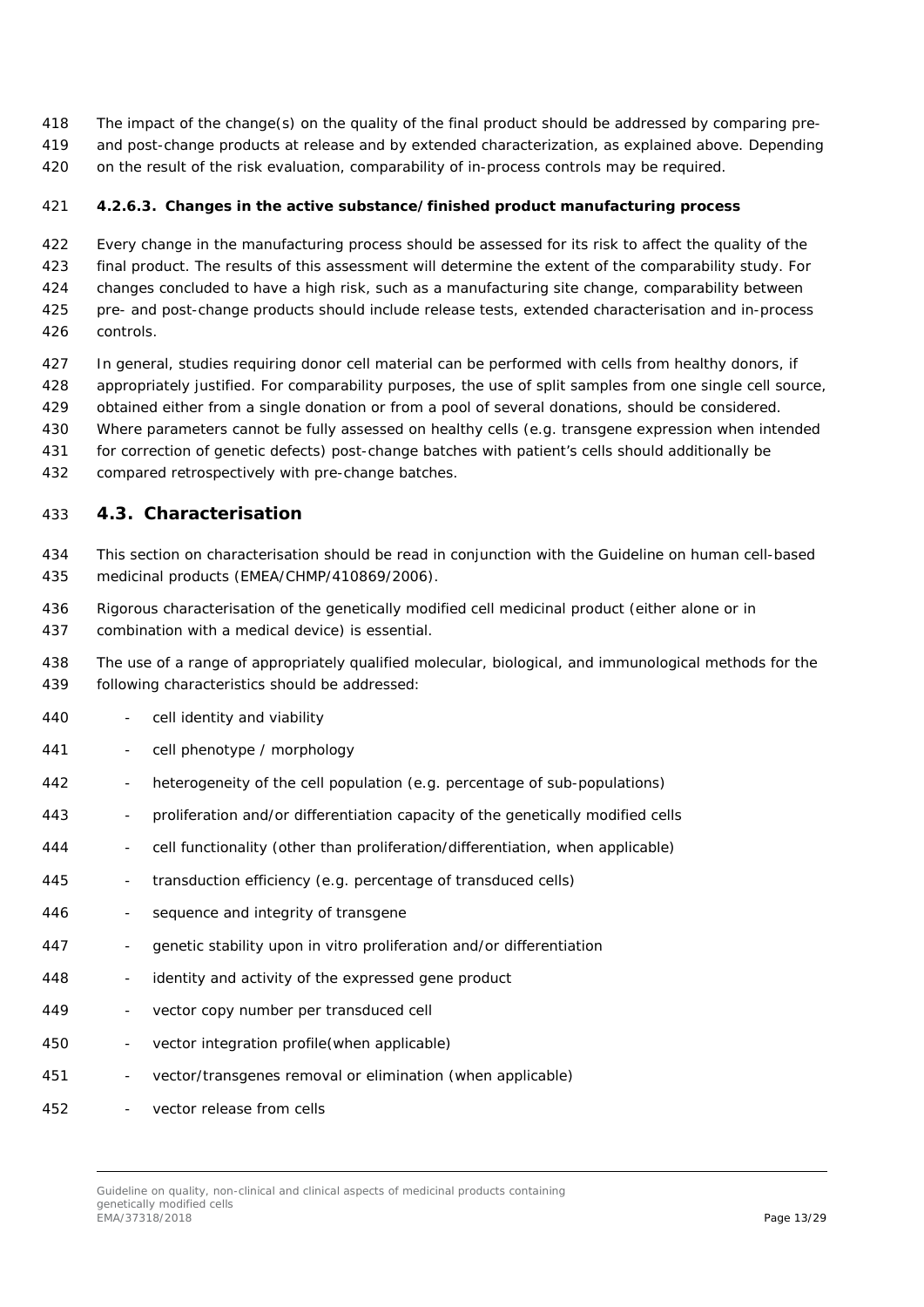- vector replication competence and possibility of reactivation (unless this has already been demonstrated at the level of the starting material)
- persistence of genome editing tools in the cells
- on-target and off-target genetic modifications

 Vector release and /or vector replication competence data should be discussed in relation to the risk for vector shedding/mobilisation. The possibility of virus reactivation should be evaluated and included

in the risk analysis.

The vector copy number per cell should be justified in relation to the safety data and the intended use

- of the product. To address the risk deriving from insertional mutagenesis, the integration profile of integrating vectors or plasmids should be studied in relation to known oncogenes/tumour suppressor genes, where applicable. In some cases, where the genetically modified cells have proliferative potential and are intended to sustain an *in vivo* repopulating or expanding activity, clonality and
- chromosomal integrity of the genetically modified cells may also need to be studied.
- Transduction and transgene expression efficiencies (or in case of genome editing the percentage of genetically modified cells) should be justified in relation to clinical efficacy data.
- Homogeneity and genetic stability of transduced/genome edited cells should be thoroughly
- characterised. Any observable unintended changes in cell morphology, functions and behaviour, e.g.
- migration characteristics, of the genetically modified cells when compared with the original unmodified
- cells should be well documented. Any unexpected modification of phenotype,
- proliferation/differentiation properties, and functionality should be investigated and discussed in
- relation to the intended use. Modification-induced increase in (target cell-directed) immune activity
- (e.g. in cancer immunotherapy), should be addressed.
- For cells modified using genome-editing tools, induced off-target changes should be identified using
- appropriate bioinformatics tools for in silico screening as well as deep sequencing techniques of
- 477 genetically modified cells. A comprehensive strategy (including both in silico and experimental
- 478 techniques) to identify off-target sites is expected. This should not be limited to techniques based on
- predicted locations in the genome that might be prone to off-target activity, but is expected to include appropriate screening of genome-edited cells for off-target effects that may be missed by in silico
- prediction.
- The on-target genome editing should be fully characterised to establish to what extent the target site
- is correctly edited and if unintended changes has occurred at the target site. In case of differences in
- starting material between batches (e.g. autologous cells) potential differences in off-target effects
- should be evaluated.
- Genome editing is a rapidly evolving field and for the strategy of testing and evaluation of the on- target and off-target changes a risk-based approach (EMA/CAT/CPWP/686637/2011) based on current scientific knowledge can be applied.
- The persistence of genome editing tools in the cells should be evaluated. Ideally genome editing tools
- should no longer be present when the cells are released for clinical use. The persistence may depend
- on the vector used to introduce the genome editing tools into the cells. Where relevant a release test
- for the presence of genome editing tools should be included.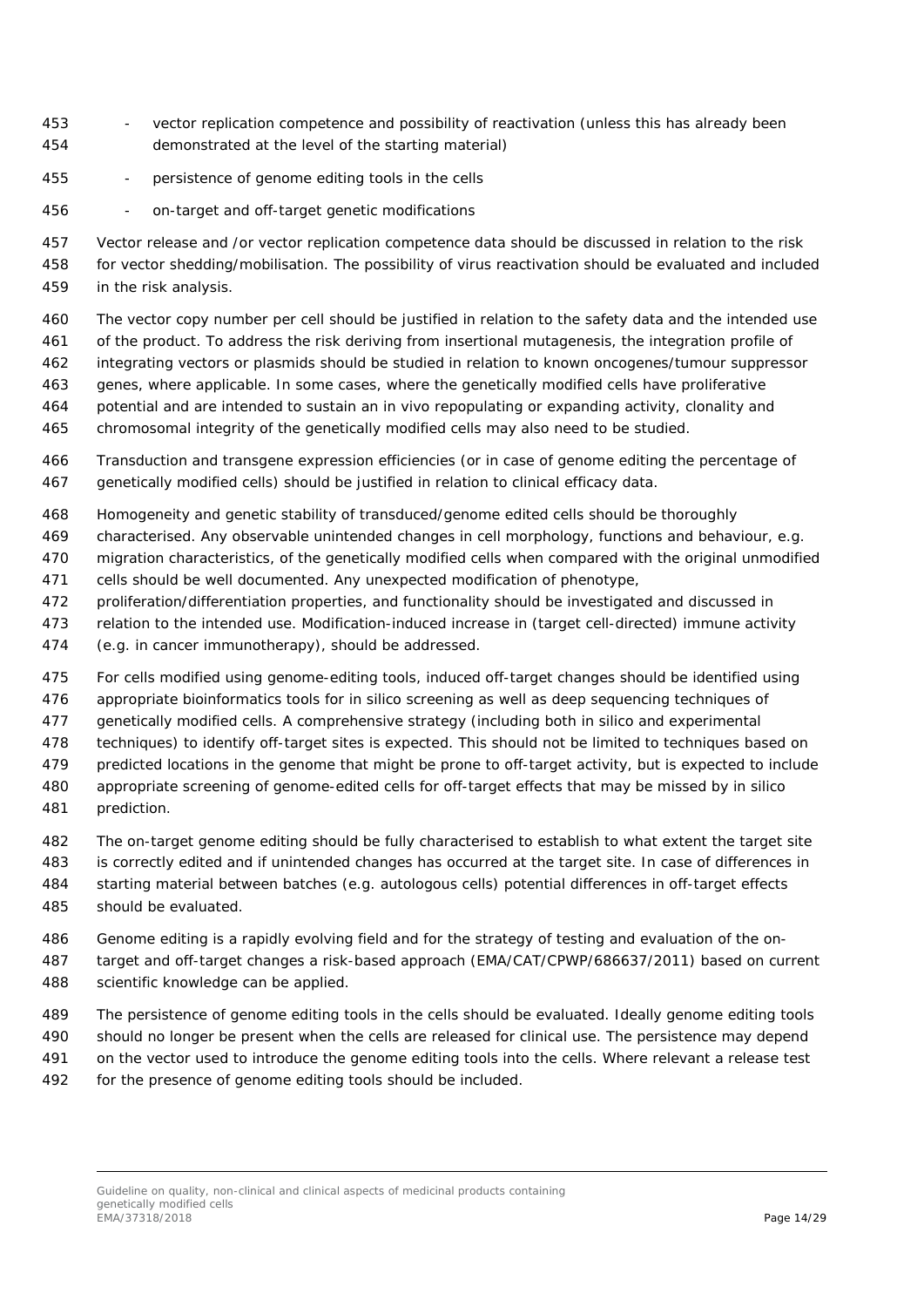Aspects relevant for the engraftment/ in vivo expansion and differentiation (where needed) and (long- term) survival of the modified cells should be identified and where needed included in the release specifications.

### <span id="page-14-0"></span>**4.3.1. Identity**

Identity testing should include an assay to detect the presence of the specific cell population as well as

the intended genetic modification (at DNA level or an assay to detect the presence of the intended

- product translated from the genetic modification on protein level). The test methods should be specific
- for those components.

### <span id="page-14-1"></span>**4.3.2. Purity**

 Purity is generally related to the intended cell type and to the transduction and genome editing efficiency, i.e. percentage of transduced cells and genome edited cells. The degree of purity should be defined taking into account the nature and intended use of the product, the method of its production and also the degree of consistency of the production process.

 The purity criteria should be established and be within specified limits. Tests should be applied to determine levels of other cell types including those unintendedly modified, contaminants of cellular origin, e.g. non transduced or unmodified genome edited target cells, cell fragments, as well as materials which may have been added during the production processes or cellular impurities. In the case of replication deficient viral vectors, tests to show the absence of replication-competent viruses are essential; however, if absence of RCV is demonstrated at other levels (for instance at the viral vector starting material) no additional testing is required provided that generation of RCVs during manufacturing is ruled out by an appropriate risk assessment. The level of infectious particles in the final product should be determined and kept below a justified limit. When using transposon vectors or genome editing tools, it should be shown that the final cell population is free of transposase or genome editing sequences and protein.

When the foreign nucleic acid sequences have been removed or are being eliminated in the final cell

population as for transient genetic modification, tests to show the absence of cells carrying the foreign

nucleic acid sequences are essential.

### <span id="page-14-2"></span>**4.3.3. Potency**

To estimate the potency of the transduced/modified cells, biological tests should be applied to

- determine the functional properties of the cells, where applicable, and those achieved by the genetic modification.
- The potency test(s) should provide, as far as possible, quantitative information on the intended
- function of the cell and the transgene product. The choice of the potency assay for release should be
- justified based on the characterisation studies and its feasibility as release assay, taking into account
- practical limitations (e.g. material available or limited shelf life). Wherever possible, a reference batch
- of cells with assigned potency should be established and used to calibrate tests.
- The potency testing should not be limited to cell functionality, but also include other relevant tests,
- e.g. cell viability. Furthermore, where relevant, release tests for the potential to proliferate,
- differentiate and persist after administration should be in place.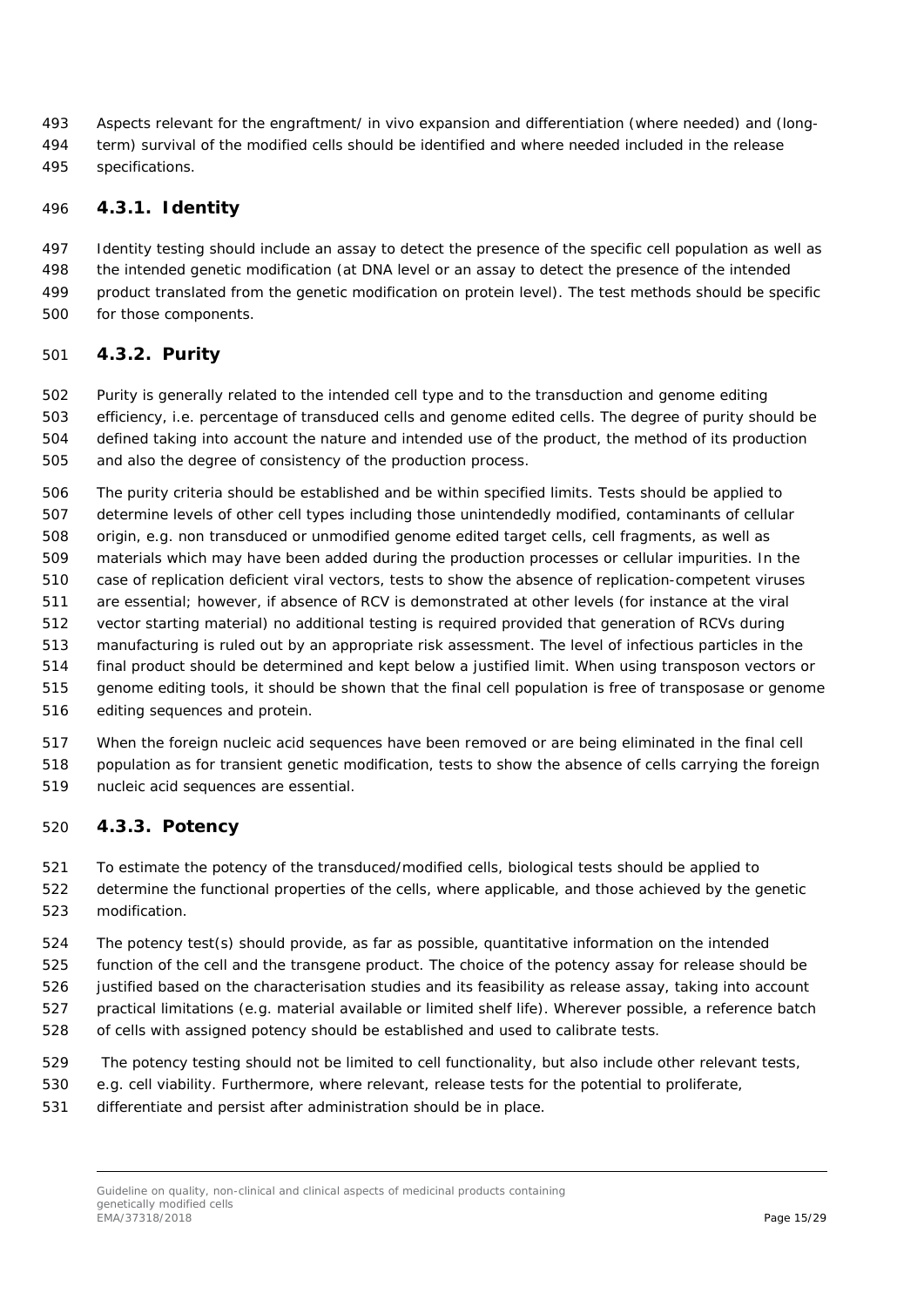- Potency testing for products containing genetically modified T-cells against tumour cells (e.g. CAR-T
- cells) is preferably based on the cytotoxic potential of the T-cells. Assay read-outs could, therefore,
- include actual death of target tumour cells or induction of intracellular pathways and loss of membrane
- integrity (with leakage of intracellular components) shown to lead to irreversible target cell death.
- Surrogate read-outs for biological activity of CAR-T cell products could be the secretion of specific
- cytokines/cytotoxic molecules or expression of activation/degranulation markers by T-cells, provided
- that relation with target cell death is shown. When no autologous tumour material can be used as target, the relevance of surrogate target cells should be justified.
- 

### <span id="page-15-0"></span>*4.4. Quality Controls*

### **Release criteria**

- In addition to general pharmaceutical tests (e.g. sterility, endotoxin, appearance etc.), release testing
- should include analysis of quantity, identity, purity and potency. Characteristics to address these
- parameters can be deduced from the bullet points provided in the characterisation section.
- The copy number of integrated vectors per transduced or transfected cell as read-out for safety and potency should be tested on each batch of final product.
- For genome-edited products, the need to test for on-target and off-target modifications on each batch should be considered on a case by case basis.
- When the foreign genetic material has been removed or is being eliminated from the final product, this should be demonstrated at release by an appropriate sensitive test.
- For cells transduced with a replication defective vector, the absence of RCV should be demonstrated
- before clinical use. Depending on the risk of RCV formation, omission of analysis for RCV at final
- product level could be justified in case absence of RCV is confirmed at vector release using a validated,
- sensitive assay (or combination of assays).
- In case release testing cannot be performed on the actual product, e.g. when sampling is not possible
- or product quantity is limited, either a surrogate product sample should be tested or analyses should
- be performed with key intermediates. In this case, validity of the analyses being indicative for the final product has to be confirmed.
- When the shelf-life of the product does not allow a complete program of control testing prior to
- release, a two-step release testing program may be carried out whereby some release data are
- available only after administration of the product. In such cases, the missing information at first-step
- release should be compensated by an appropriate in process testing and a more extensive process
- validation as outlined above. Such a staggered release testing program should be clearly described and
- justified. In case product material is too limited for full release testing, a reduced programme could be
- justified on a risk-based approach tailored to the individual product specificities.

### <span id="page-15-1"></span>*4.5. Stability Studies*

- Stability studies should be conducted according to the principles described in the Guideline on human
- cell-based medicinal products (EMEA/CHMP/410869/2006). Critical quality parameters to be followed during stability studies should be defined on the basis of characterisation studies and should be able to
- detect clinically meaningful changes in the product.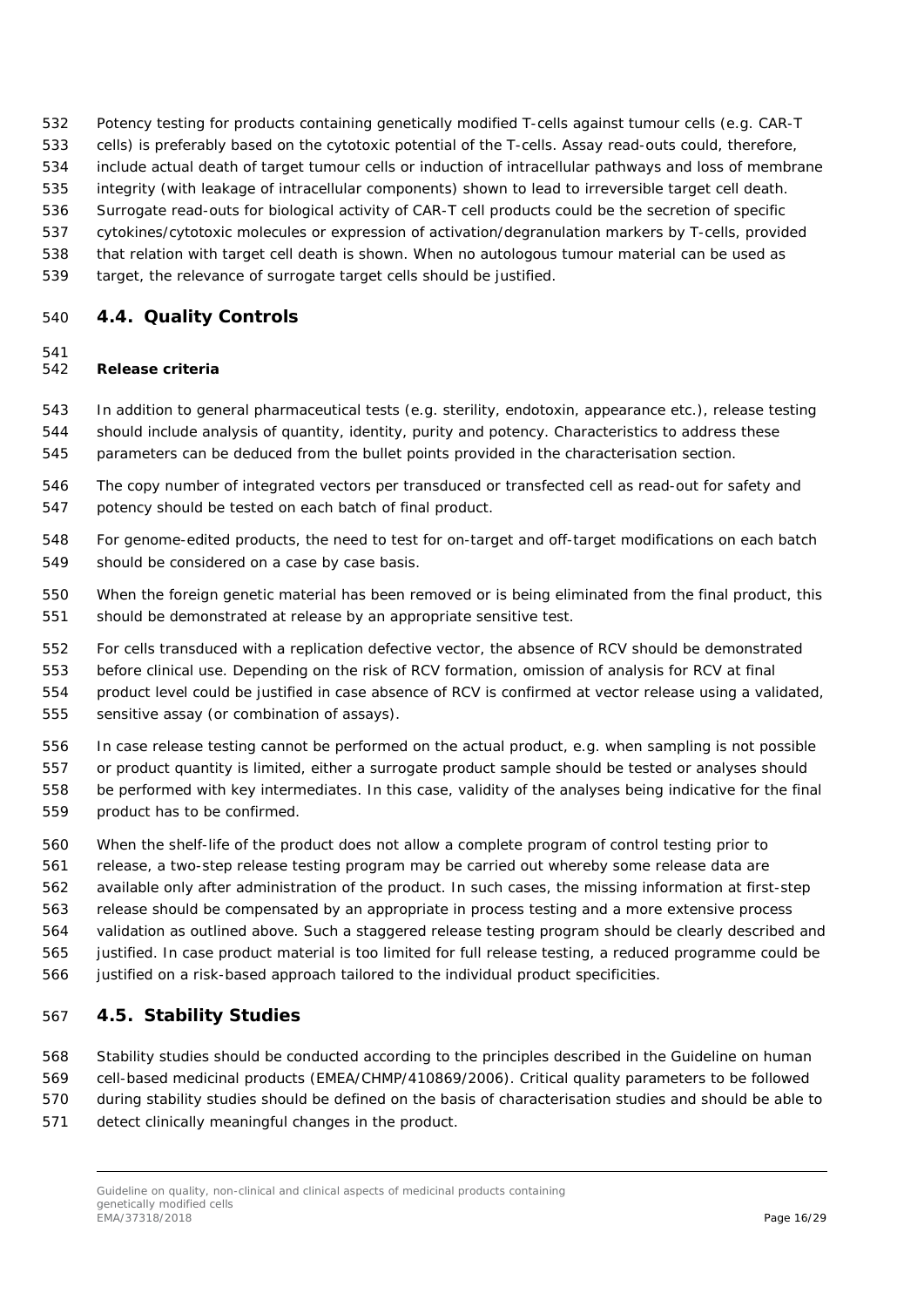## <span id="page-16-0"></span>**5. Non-Clinical Aspects**

 The objective of non-clinical studies is to demonstrate the proof-of-principle and to define the pharmacological and toxicological effects predictive of the human response and safety. For the non- clinical development of a medicinal product containing genetically modified cells other guidelines listed in section 3 should be taken into account. In addition the Guideline on investigational advanced therapy medicinal products (ATMPs) which will supersede the Guideline on non-clinical studies required before first clinical use of gene therapy medicinal products (EMEA/CHMP/GTWP/125459/2006) should also be taken into account.

 The reasons for genetic modification of cells can be diverse and include for example the introduction of a functional copy of a mutated gene for the correction of a genetic disease, the enhancement of a cellular function for manufacturing or therapeutic purposes, or the introduction of a safety switch for elimination of the introduced cells, if needed. In accordance with the purpose of a genetic modification, the pharmacodynamic studies may need to be adapted. Therefore, the rationale for the genetic modification of the cells and the expected mode of action should be clearly indicated.

 Where appropriate, non-clinical studies should be designed to support dose selection for clinical trials, route of administration and application schedule. For the genetically modified cells that are expected to proliferate in vivo, such as chimeric antigen receptor (CAR)- and T-cell receptor (TCR)-modified T cells, non-clinical dose selection studies may be less informative and dose selection should rather be based

on clinical experience with other related products.

Ideally, the non-clinical studies should be carried out with batches of genetically modified cells

produced and quality controlled according to the production process in place for clinical studies. If this

is not possible, such as when homologous products are used, the key parameters for efficacy and

safety of the genetically modified cells used should be evaluated and compared with cells produced and

 controlled according to the clinical production process. Differences in the production processes as well as differences in the key parameters of the genetically modified cells should be indicated and the

 potential impact on the predictability of the data should be discussed. State-of-the art and adequately qualified techniques should be used.

 The non-clinical studies should be performed in relevant animal models in light of the target cell population and clinical indication. *In vitro* models or other non-animal approaches can also be used, when appropriate and applicable. Where feasible, several aspects can be addressed in one study. It is acknowledged that studies in animal models may be impaired by xenoreactions and/or by transgene product species-specificity. In such cases, homologous models or immune-deficient animals might be advantageous. Any modification of vector construction and /or of target cells carried out to obtain a

homologous animal model should be detailed and justified in comparison with the medicinal product.

### <span id="page-16-1"></span>*5.1. Pharmacodynamics and Pharmacokinetics*

Irrespective of the type of the genetic modification (genome editing, introduction of regulatory

sequences, introduction of transgenes), its expected effect(s) should be confirmed at the cellular level.

- Studies may include evaluation of specifically introduced changes in the genome of the cells, evaluation of endogenous gene expression after introduction of regulatory exogenous sequences or
- 
- evaluation of expression of transgenes and evaluation of the activity of transgene products.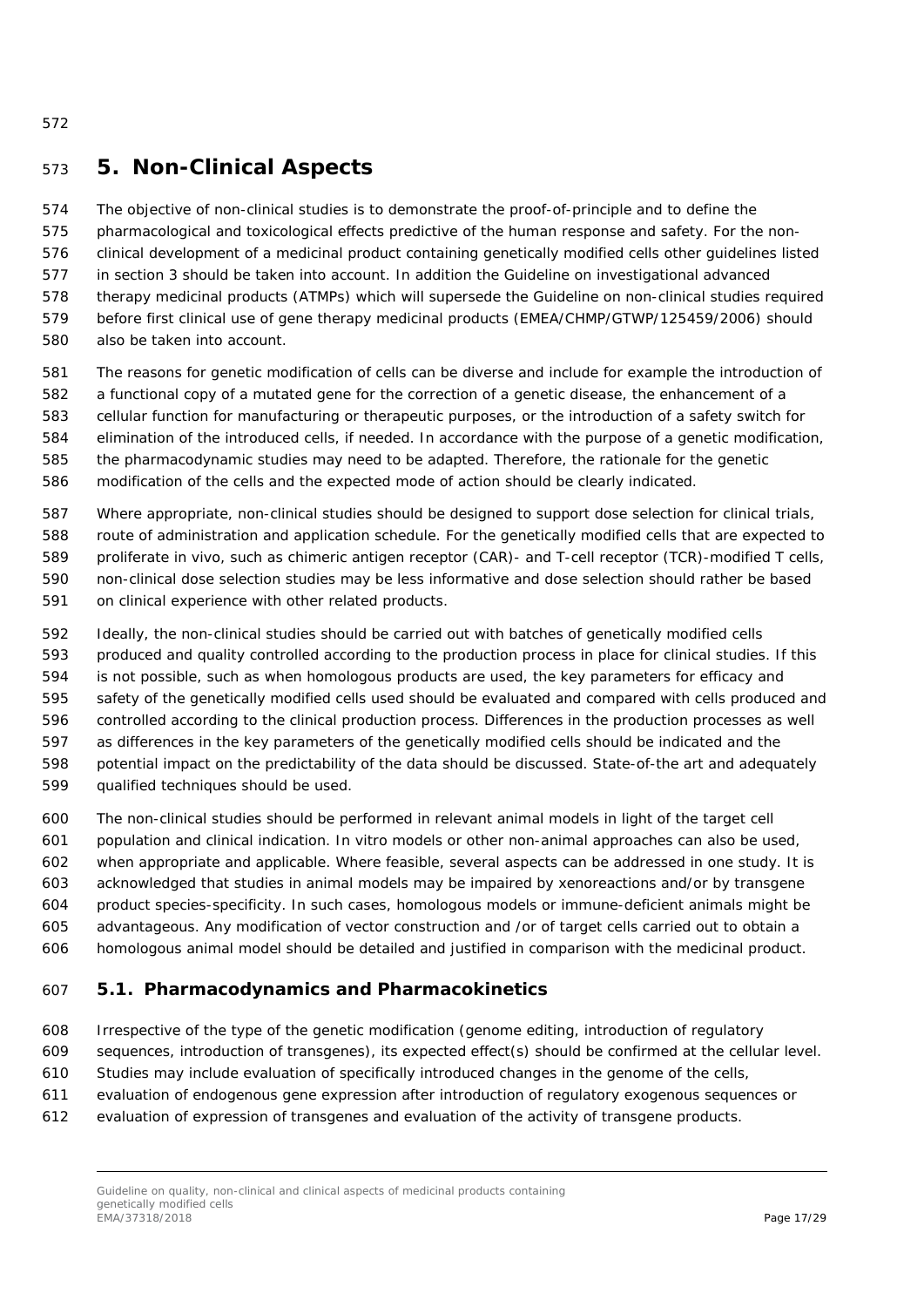- In exceptional cases, the overall behaviour and function of the modified cells may need to be
- investigated *in vitro* and, if meaningful and feasible, be compared to unmodified cells. In case that the
- unmodified cells are expected to have a therapeutic benefit also, the pharmacological effect of the
- genetically modified cells should be directly compared to the unmodified cells in order to distinguish
- between the effects attributable to the transgene product and the cell component.
- Proof of concept studies that either support the potential clinical effect and/or prove the anticipated mode of action should be provided.
- The duration of transgene expression should be evaluated *in vivo*, unless otherwise justified. Any
- unexpected loss of expression of the transgene should trigger additional investigations in order to
- determine the reasons for the lost expression. For cells that are encapsulated in biocompatible
- material and designed to secrete a gene product, data should be provided to support survival of the
- genetically modified cells *in vivo* and appropriate secretion activity.
- Any additional measures that have been introduced into the transgene or the modified cells aiming at, for example, the regulation of transgene expression or the intended elimination of the genetically
- modified cells should be evaluated for proper function.
- Pharmacokinetic studies should be designed in order to address the *in vivo* fate (biodistribution, homing, engraftment, life span) of the genetically modified cells.
- For secreted gene products the distribution and persistence of the transgene product should be included in the analysis.
- In case genetically modified cells are encapsulated in biocompatible material in order to prevent
- biodistribution of the cells, appropriate studies should be performed that either demonstrate integrity
- of the biocompatible material *in vivo* and successful retention of the cells or evaluate the *in vivo* fate
- (biodistribution, life span) of escaping cells.
- As indicated in the Guideline on non-clinical testing for inadvertent germline transmission of gene
- transfer vectors (EMEA/273974/2005), the risk of germline transmission associated with the
- administration of genetically modified human cells may be considered low and difficult to address in
- non-clinical germline transmission studies. Therefore, omission of such studies is usually justifiable,
- unless the genetically modified cells carry a significantly higher risk for inadvertent germ line
- transmission (e.g. due to mobilisation of integrated vector sequences and vector release).

### <span id="page-17-0"></span>*5.2. Toxicology*

- Toxicological endpoints could be addressed in *in vitro* and/or *in vivo* studies which should be designed to investigate any adverse effects induced by the genetically modified cells. For general requirements for toxicological evaluation of cell-based medicinal products reference is made to the Guideline on
- human cell-based medicinal products (EMEA/CHMP/410869/2006).
- In addition, the following considerations should be addressed for genetically modified cells:
- 648 toxicity related to the expression of a transgene
- risk of insertional mutagenesis
- vector mobilisation and recombination
- 651 aspects related to specific product classes such as immune cells (CAR and TCR modified T-cells, NK cells), induced pluripotent stem cells (iPS cells), and *ex vivo* gene edited cells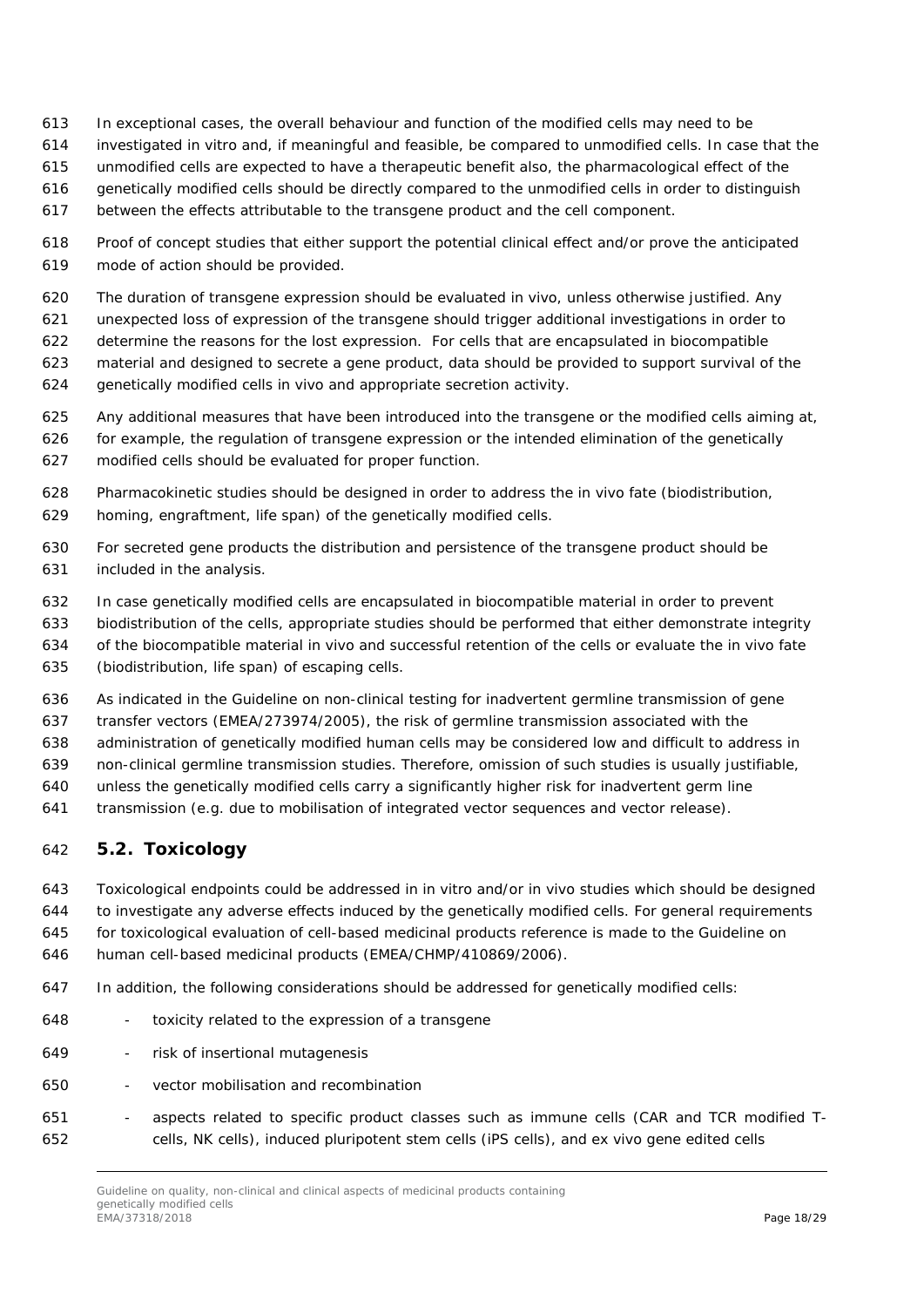#### **Toxicity related to the expression of a transgene**

 Toxic effects may be caused by the expressed transgene products. Transgene products may induce untoward effects to the carrier cells or to the administered host if expressed at non-physiological levels, in ectopic locations, or if they induce an immune reaction.

 The potential for toxic effects of a transgene product to the carrier cells need to be evaluated *in vitro* to ensure that the genetically modified cells retain their normal physiological function and do not acquire features that would influence their *in vivo* functionality.

- Toxicology studies should be designed to capture any adverse effects caused by the expressed
- transgenes locally or systemically. The information on extent and duration of a transgene expression
- should guide the design and duration of a toxicity study. Potential immune response to the transgene product in a non-homologous system may result in a premature clearance of the transgene product
- and should be addressed as it may reduce the validity of the toxicity study.
- 

#### **Insertional oncogenesis**

 When cells are transduced with integrating vectors (e.g. gamma-retroviral or lentiviral), the risk of insertional oncogenesis needs to be carefully evaluated in accordance with the Reflection paper on

- management of clinical risks deriving from insertional mutagenesis (EMA/CAT/190186/2012). Critical
- factors that may contribute to the risk of oncogenesis include the insertion profile of the chosen vector,
- the vector design including the choice of enhancer and promoter sequences, the vector copy number
- per cell, the transgene product, and the target cell population. Thereby, any strategy aiming at reducing the risk of insertional oncogenesis, for example the use of a gamma-retroviral or lentiviral
- 
- vector with SIN configuration, should be indicated.

 For a genetically modified clonal cell line, the site(s) of vector integration should be determined and any vector integration at critical sites (e.g. near proto-oncogenes) should be avoided. Moreover, the integration site(s) should be demonstrated to not induce insertional oncogenesis, unless otherwise

679 iustified.

 For genetically modified autologous or allogenic cell populations rare events of vector integrations at critical sites may not be excluded when using random or semi-random integrating vectors. Predictive nonclinical data may often not be gained from *in vivo* animal studies as due to immunogenicity, the autologous human cells cannot be tested in animals. Also, homologous models with representative animal cells are in most cases not considered to provide meaningful information for human safety as the source and the manufacturing of the cells as well as the integration pattern of the vector may be different between the animal and the human cells. Therefore, the risk of insertional oncogenesis may need to be primarily based on the knowledge on the vector insertional profile, the transactivating potential of the enhancer and promoter sequences used for driving expression of the transgene, the proliferative potential of the target cells, and the knowledge on the resistance of the target cells towards cell transformation. For allogeneic products depending on the shelf life of the product, it may be possible to perform an *in vitro* insertion site analysis before administration to humans. Ultimately, the risk needs to be monitored and mitigated in clinical studies by frequent analyses of insertion sites and clonality of the patients' cells after treatment.

 For a targeted integration of vector sequences at a pre-determined site, the chosen integration site should be demonstrated to be safe and the specificity of the targeted integration should be evaluated.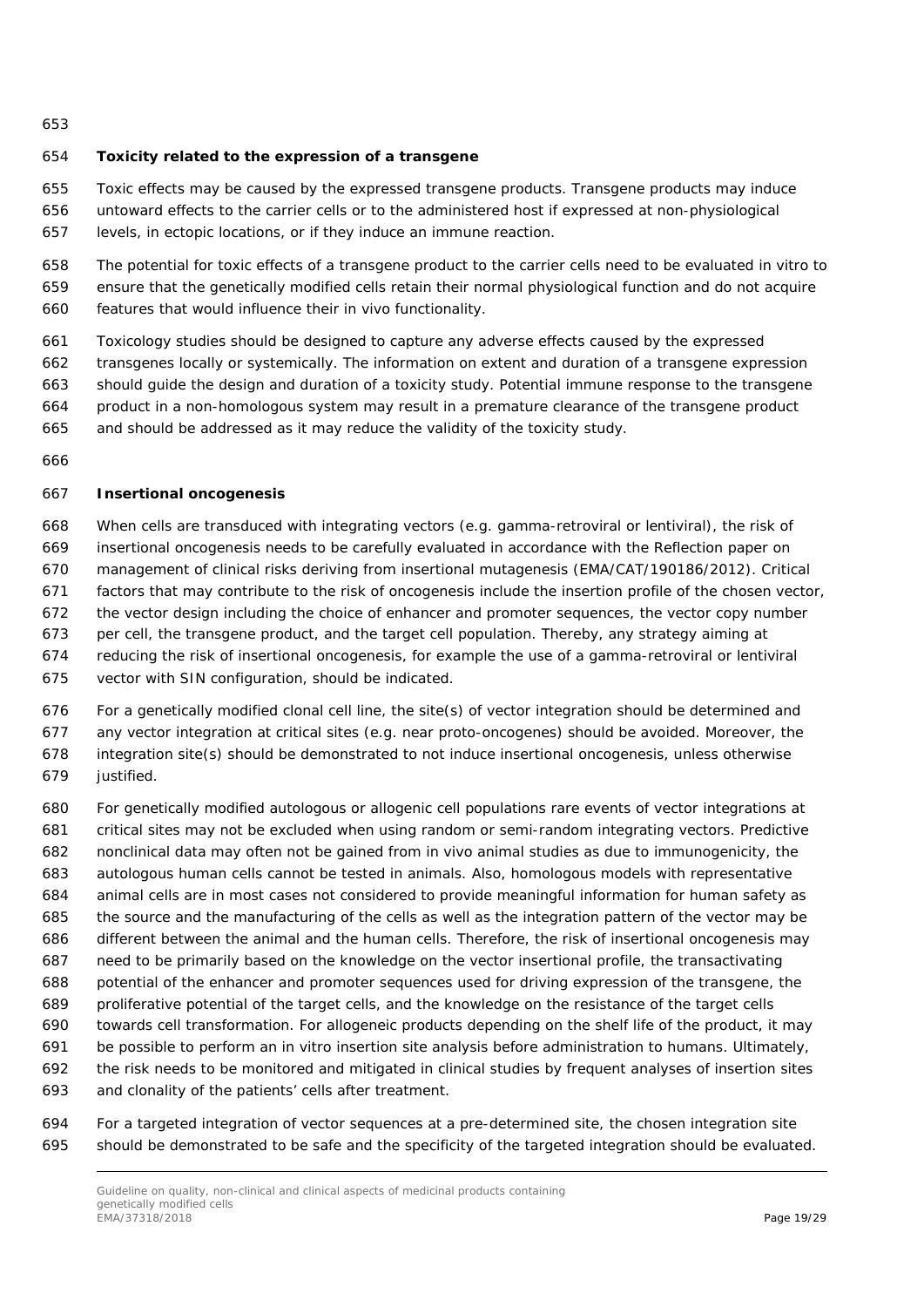### **Vector mobilisation and recombination**

 The risk for vector mobilisation and recombination with endogenous wild type viruses should be evaluated based on the choice of the vector, the vector design, the target cell population and the target patient population. Only if an increased risk for these events is evident, non-clinical studies addressing vector mobilisation and recombination should be performed.

### <span id="page-19-0"></span>*5.3. Product class-specific considerations*

 This chapter contains the scientific principles and guidance on nonclinical development of genetically modified cells including CAR-T cell and TCR products, induced pluripotent stem cell derived cell-based products and cell-based products derived from genome editing. Given the limited clinical experience with such products to date as well as the fast evolution of science in this area, the recommendations in this chapter should be considered as points for consideration rather than prescriptive guidance.

#### **Immune cells (CAR and TCR modified T cells, NK cells)**

In case of CAR and TCR modified immune cells potential on-target/off-tumour and off-target toxicities

need to be addressed as far as possible either in an appropriate animal model or by an alternative

approach using a combination of *in silico* and *in vitro* analyses. The alternative approach for addressing

on-target/off-tumour toxicities is usually indicated for TCR modified immune cells and for CARs

containing a scFv that does only recognize the human epitope. The alternative approach should include

in depth analyses of expression of the target antigen in human organs, tissues and cells.

Investigation of expression of the target antigen is usually performed by analysing cells and tissues

from healthy individuals. Literature research may help to clarify whether the target antigen might be

differently expressed under certain (patho-)physiological conditions. The expression of a tumour-

specific antigen in the target cells should be confirmed. Finally, human cells with and without

 expression of the target antigen should be tested *in vitro* for recognition by the CAR or TCR modified immune cells.

721 In case a homologous animal model using a different scFv that recognizes the orthologue epitope is

 used for addressing on-target/off tumour toxicities of CAR modified immune cells, caution is needed for translating such data to human, since the expression pattern and levels of the expressed target

antigen in human and the animal model as well as the affinity for the target antigen of the two scFv

- may differ. Moreover, potential off-target toxicity may not be addressed in such a model due to the use
- of a different scFv.

For addressing potential off-target toxicities of TCR modified immune cells, the chosen strategy may be

adapted to the expected likelihood for cross-reactivity of the TCR. For example, the likelihood of a TCR

isolated from human for cross-recognition of human self-peptides may be expected to be low due to

the induction of central tolerance which should have eliminated T cells with a high-affinity TCR for

human self-peptides. For TCRs derived from xenogeneic sources and affinity-maturated TCRs, on the

- other hand, a similarly diminished risk of cross-reactivity cannot be assumed. Therefore, a more
- rigorous testing strategy is needed for such TCRs.
- Off-target toxicity testing of TCR modified immune cells should include *in vitro* testing for binding of

the TCR modified immune cells to self-peptides presented on the same HLA allele as the target

- peptide. The chosen self-peptides and the extent of the study should be justified. Moreover, it should
- 737 be investigated, whether the target peptide is shared with other related or unrelated proteins.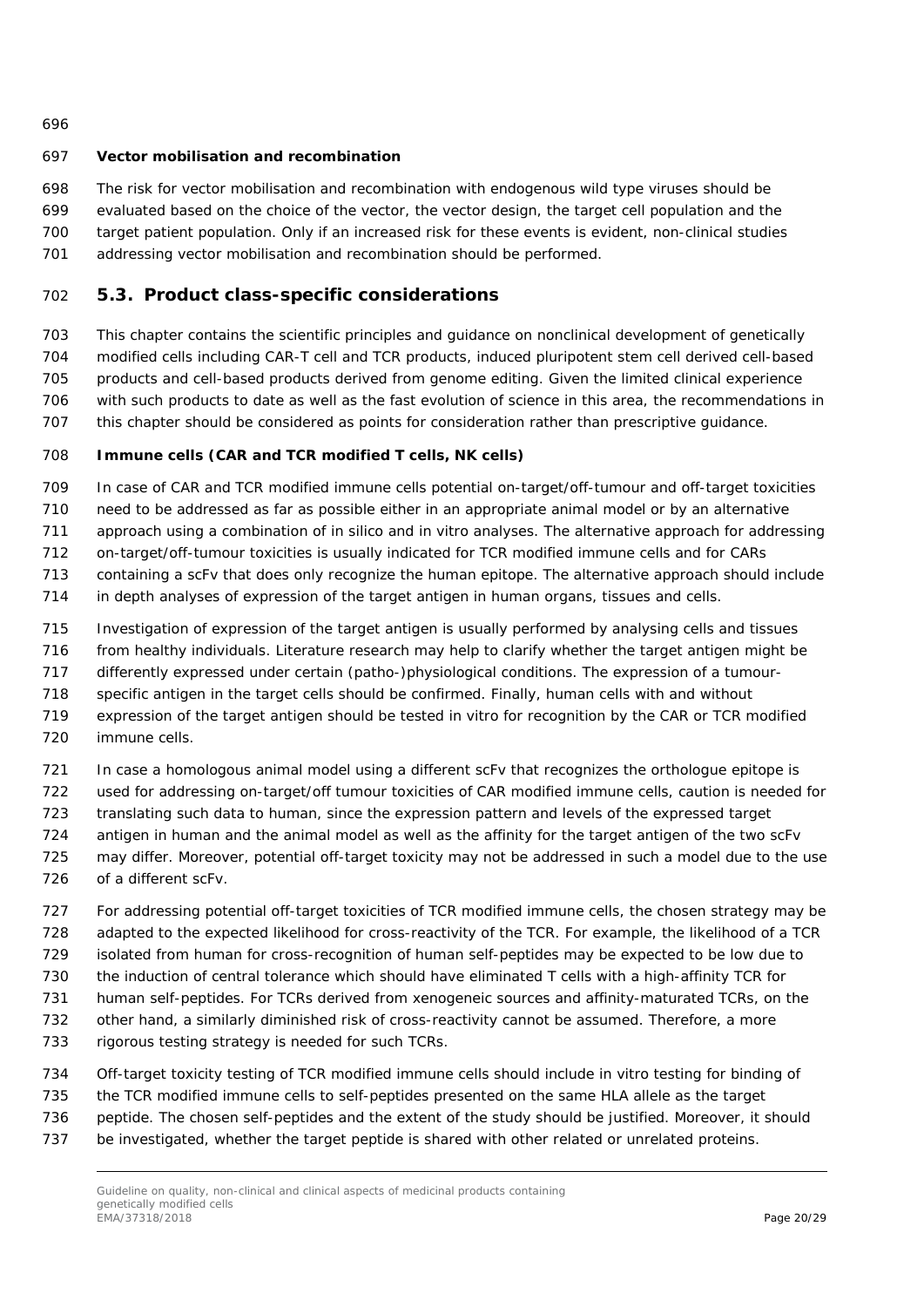- If the TCR has a certain likelihood for cross-reactivity the minimal recognition motif of the target
- peptide should be defined and used for *in silico* analyses evaluating cross-reactivity. If potential cross-
- reactive peptides have been identified *in silico*, cells expressing the corresponding protein and/or
- presenting the potentially cross-reactive peptide should be analysed for recognition by the TCR
- modified immune cells. If cross-reactivity cannot be ruled out, a risk evaluation should be performed
- based on the expression pattern of the protein corresponding to the potentially cross-reactive peptide
- and the affinity of the TCR to the potentially cross-reactive peptide.
- 
- In order to obtain information on potential cross-reactivity of the TCR with other HLA alleles, an adequate HLA allo-reactivity screen needs to be performed.
- For TCR modified T-cells, potential mispairing between the introduced TCR chains and the endogenous
- TCRs need to be addressed. Strategies implemented in the design of the introduced TCR chains to reduce potential mispairing needs to be described and justified.
- 

#### **Cell-based products derived from iPS cells**

- The risk of insertional mutagenicity and oncogenicity related to therapeutic use of iPS cell derivatives are associated with the use of integrating viral vectors and the induced pluripotency.
- The considerations related to the risk of insertional mutagenesis related to integrating viral vectors are highlighted above.
- iPS cells carry an inherent risk of tumourigenicity as they form teratomas *in vivo*. Reference is made to
- the Reflection paper on stem cell-based medicinal products (EMA/CAT/571134/2009) about the control
- of the manufacturing process and nonclinical testing strategies to address the pluripotency-related risk of tumourigenicity.
- The nonclinical qualification of the level of undifferentiated iPS cell impurities can be addressed in an
- *in vivo* study by e.g. spiking the administered cell product with undifferentiated iPS cells in different
- quantities. Risk of tumour potential can also be addressed in a toxicity study of sufficient duration.
- Stand alone *in vivo* tumourigenicity studies are, however, not required. The tumourigenic risk can be
- mitigated by inclusion of a suicide mechanism to the iPS cells. The functionality of such a suicide
- mechanism should be confirmed *in vivo*.
- Reprogramming, either through the pluripotent stem cell stage or through trans-differentiation, may
- induce epigenetic changes in the cells with consequences that are not yet fully understood. A variety of high-throughput methods are available for evaluation of the genetic and epigenetic profiles of the iPS
- cell lines and their derivatives.
- In order to address the potential abnormal features caused by epigenetic changes of the iPS cell-
- derived cells, nonclinical *in vitro* and/or *in vivo* data should be produced to demonstrate appropriate
- behaviour and physiological function of the cells to be administered to humans. Toxicity studies should
- include evaluation of any untoward effects caused by abnormal behaviour of the administered cells. A
- combination of quality characterisation data, nonclinical safety data and literature data should provide
- an in-depth risk assessment and discussion on the risk mitigation measures to safe-guard the patients.
- Sufficient information on the genetic and epigenetic profiles of the iPS cell derivatives and
- understanding of the associated potential safety issues should be available before administration into patients.
-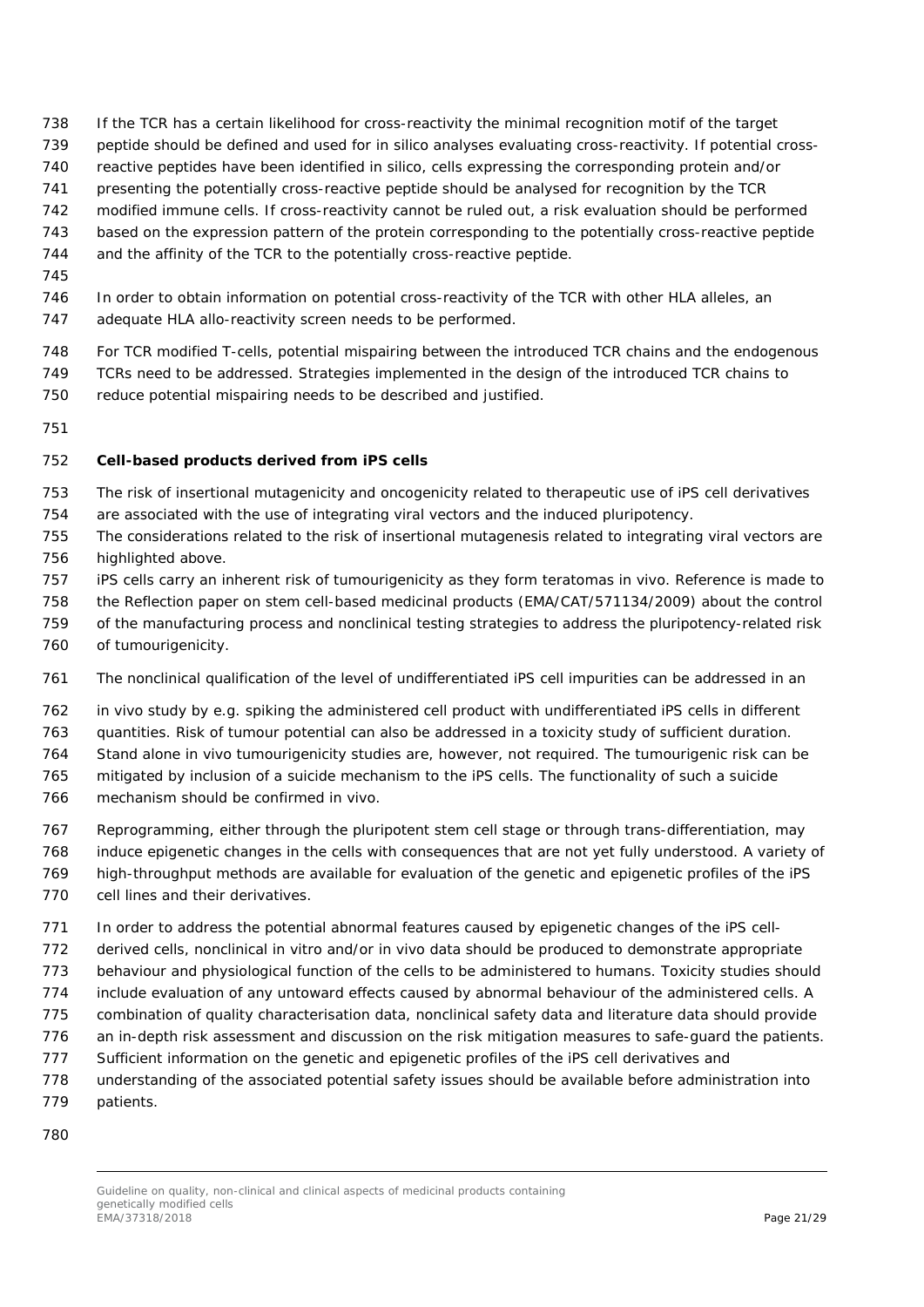#### **Cell-based products derived from genome editing**

 In addition to the common requirements for genetically modified cells the following aspects need to be addressed for genome edited cells: the specificity of the modifying enzyme activity or guide RNA for the targeted genomic sequence needs to be confirmed *in vitro* by evaluating on-target and off-target editing in relevant cells. While prediction of potential off-target activity may include *in silico* analysis, the chosen strategy for addressing off-target activity should also include an unbiased genome-wide evaluation of off-target activity *in vitro*. Thereby, the chosen strategy should be justified and the sensitivity of the methods used should be indicated. Finally, the predictability of the non-clinical data on off-target activity should be carefully evaluated with regard, for example, to species-specific differences, differences in the (patho-)physiological state of the cells or differences in the cell types. Effects of genome editing on cell phenotype and physiological functions should be analysed where indicated.

Careful consideration should be put on the selection of a relevant animal model for toxicity testing. The

- chosen animal model and the duration of toxicity studies should allow evaluation of consequences of
- off-target toxicity and potential immunogenicity towards the genome edited cells.
- 

## <span id="page-21-0"></span>**6. Clinical Aspects**

### <span id="page-21-1"></span>*6.1. General Considerations*

 This section considers pre-authorisation studies aiming at evaluating safety and efficacy of the genetically modified cells. These include, but are not limited to, genetically modified T-cell products 801 with a chimeric antigen receptor (CAR-T-cells) or T-cell receptor (TCRs), as well as CD34 positive cells developed for treatment of severe immune deficiencies. As of now, the clinical evidence to support specific clinical guidance on studies with *ex vivo* gene edited cells or IPS cells is considered insufficient. Nevertheless, common principles apply in terms of benefit/risk assessment based on quality and nonclinical considerations, tumourigenicity, target indication, patient population and unmet medical need.

 The clinical trials should be designed to allow a benefit/risk assessment, based on the specific characteristics of the product (transduced cells), the target indication (case-by-case) and existing treatments. While the same principles apply as for other medicinal products in terms of characterising 810 pharmacodynamics, pharmacokinetics, safety and efficacy, the distinctive features of the products 811 need to be taken into account.

- These include:
- 813 complexity of products, product characteristics and manufacturing considerations, e.g. difficulties in the collection and handling of source material, differences between allogeneic vs. autologous origin of the cells
- 816 limitations with regards to the extrapolation from animal data: starting dose, biodistribution, immunogenicity, on-and off-target effects and tumourigenicity

818 - uncertainty about frequency, duration and nature of side effects, persistence in humans and immunogenicity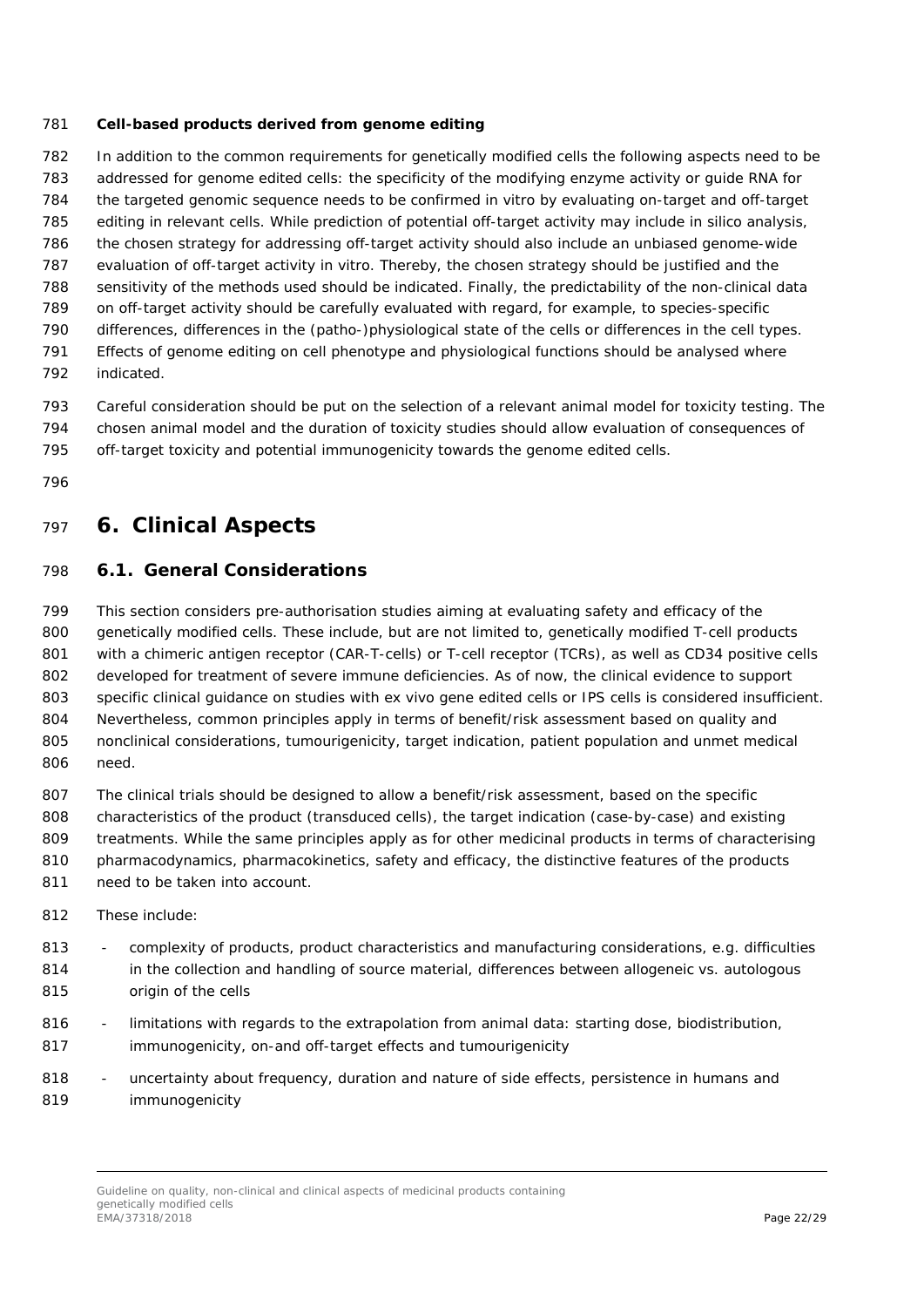- 820 uncertainty about malignant transformation (e.g. in case of integrating vector), tumourigenicity e.g. in case of integrating vector
- 822 the need for long-term efficacy and safety follow-up, based on prolonged biological activity and/or persistence of cells
- 824 administration procedures/delivery to target site
- 825 collection procedures, e.g. apheresis, and concomitant medication, e.g. lymphodepleting chemotherapy
- 827 These distinctive features have an impact on the trial design, specifically with regards to early phase trials and dose selection, pharmacodynamics, pharmacokinetics/biodistribution, while the general principles in late phase trials to demonstrate efficacy and safety in the specific therapeutic area are 830 less affected and are essentially the same as for other products.
- In exceptional cases, there may be a need to determine as far as possible whether the observed 832 clinical effect is attributable to the gene product, the transduced cells or to both. This information may further inform the posology (i.e. dose and application frequency) as well as establish quality control
- 834 assay and specification (e.g. potency test).
- The delivery of the genetically modified cells to the target organ and tissue will require intravascular
- 836 delivery, percutaneous administration or administration through specific surgical procedures to obtain
- the intended therapeutic effect. The therapeutic procedure as a whole including the collection
- procedure (e.g. apheresis, bone-marrow aspiration), lymphodepleting regimen, method of administration and eventually the required concomitant medication such as immunosuppressive
- regimens needs to be investigated when considering the benefit/risk balance. This needs to be taken
- into account in the clinical trial design e.g. in terms of defining time of randomisation and ITT
- population.

### <span id="page-22-0"></span>*6.2. Dose selection*

844 The goal of selecting a starting dose is to identify a dose that is expected to have a pharmacological 845 effect and is safe to use. The assessment of a safe and minimal effective dose should be followed by further dose exploration. If appropriate, a maximum tolerable dose should be assessed, for example in oncology and haematology indications. Also, the correlation between exposure and effect should be evaluated with the goal to establish an effective dose range and recommended dose for evaluation in further (late phase) trials.

- Selection of a starting dose might be hampered by uncertainties related to the relevance of *in vivo* non-clinical studies to predict a safe (starting) dose and dose escalation steps. For example, in case of genetically modified CD34 positive cells developed for treatment of severe immune deficiencies, differences in engraftment, differentiation, persistence and immunogenicity between animals and
- humans limit the predictive value of non-clinical PD, PK, toxicity and dose-finding studies.
- In such cases it is accepted that the rationale for dose, schedule, and administration procedure is based on the totality of data considered relevant to define a safe dose in humans.
- 857 These include product-specific attributes like cell type and origin (autologous versus allogeneic),
- transduction efficiency, number of transduced cells versus non-transduced cells, mean number of
- vector copies per cell and cell viability, potency and biologic activity, type of co-stimulatory molecule,
- 860 and transgene expression. In addition patient-specific attributes should be considered, such as type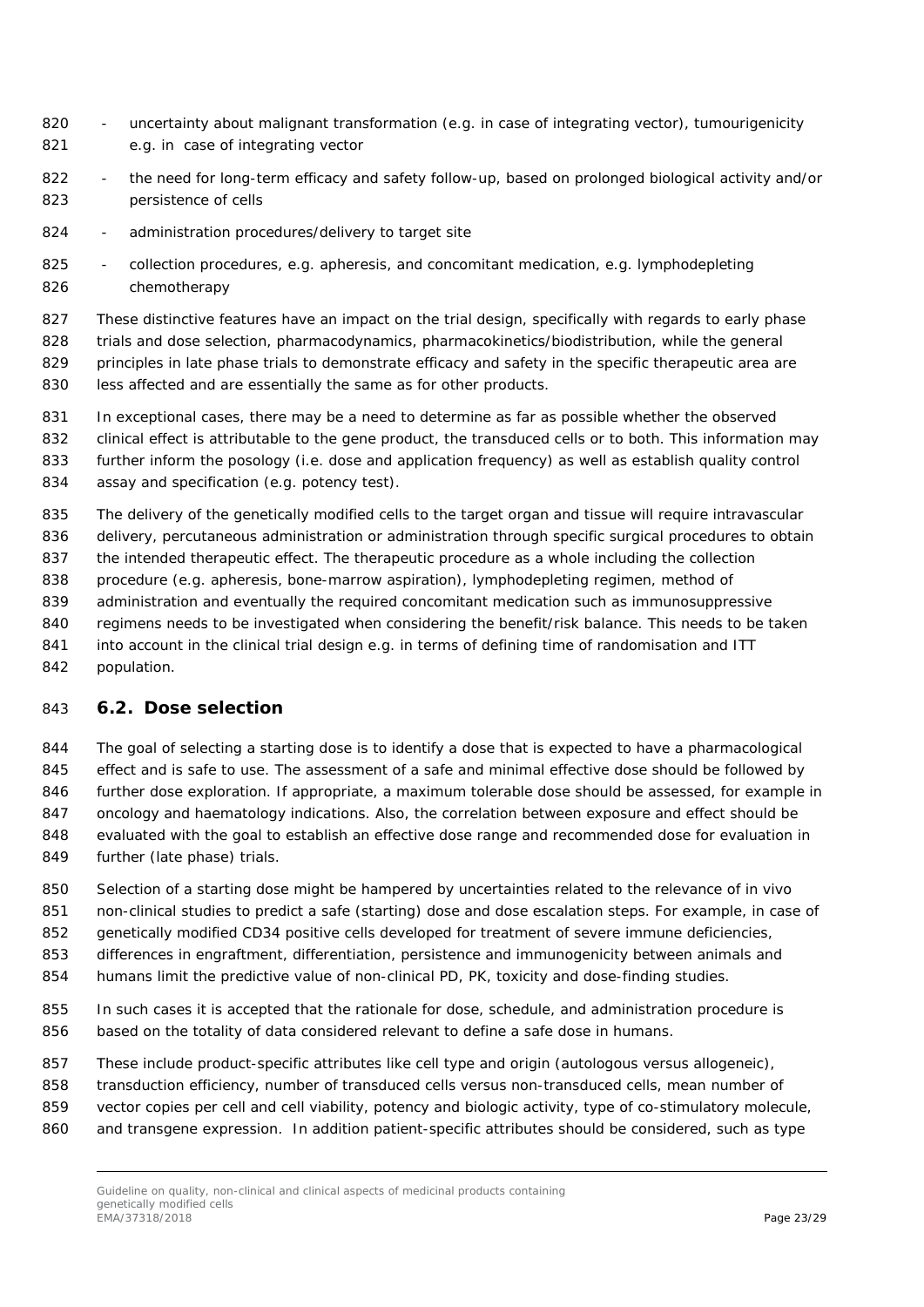- and aetiology of the disease, genetic background, age, gender, pre-treatment and tumour burden in 862 case of oncological indications.
- In case a concomitant preceding conditioning regimen is required, the initial dosing can be derived from hematopoietic transplantation, taking into account the necessity to apply a minimum dose of CD34 positive cells required to ensure engraftment, and to avoid prolonged bone marrow suppression. Although Advanced Therapies are exempt from the scope of the "Guideline on strategies to identify and
- 867 mitigate risks for first-in-human and early clinical trials with investigational medicinal products"
- (EMEA/CHMP/SWP/28367/07 Rev. 1) the outlined principles to mitigate risk are applicable. These
- include adequate waiting periods between administration of treatment to first and subsequent patients
- 870 to allow assessment of acute toxicities, and implementation of stopping rules to halt the trial or
- 871 prevent further patient recruitment.

### <span id="page-23-0"></span>*6.3. Pharmacodynamics*

- 873 A common objective of early phase trials is to assess the pharmacodynamic activity of the product. For
- 874 genetically modified cells, PD assessment includes e.g. stem cell engraftment, assessment of numbers
- 875 of target cells and production of pharmacologically active levels of target protein/enzyme, or, in the
- case of CAR T-cells, assessment of immune effector mechanisms, cytokine levels, and tumour cell
- killing.
- The duration of the observed changes of these parameters should be monitored.
- 879 Other relevant pharmacodynamic markers should be chosen on a case-by-case basis, depending on 880 both product and condition specific attributes. Appropriate and up-to-date bioanalytical assays should be used.

### <span id="page-23-1"></span>*6.4. Pharmacokinetics*

- 883 As described in the Guideline on human cell-based medicinal products (EMEA/CHMP/410869/2006), conventional absorption/distribution/metabolism/elimination studies are usually not relevant for cells. However, the cellular kinetics, biodistribution and persistence of genetically modified cells as well as the level of the transgene production in the target and non-target tissues need to be assessed.
- 887 Different considerations however apply for assessing pharmacokinetics and biodistribution of different types of genetically modified cell-based products, e.g. in case of CAR-T cells products the entire 889 transduced cell (i.e. CAR-T cell) is required to deliver the therapeutic effect, and should thus be the main target for the pharmacokinetic analysis. On the other hand, for genetically modified cells intended to deliver a functional enzyme, the target of the pharmacokinetic analysis should include the target enzyme.
- Attention should be paid to the monitoring of the viability, proliferation / differentiation, body
- distribution / migration and *in vivo* functionality of the genetically modified cells. The methodology used and its limitations should be discussed.
- With regard to the transgene expression protein if applicable its pharmacokinetic properties need to be
- evaluated. The principles described in the guideline on the clinical investigation of the
- pharmacokinetics of therapeutic proteins should be considered.
- 

### **Immunogenicity**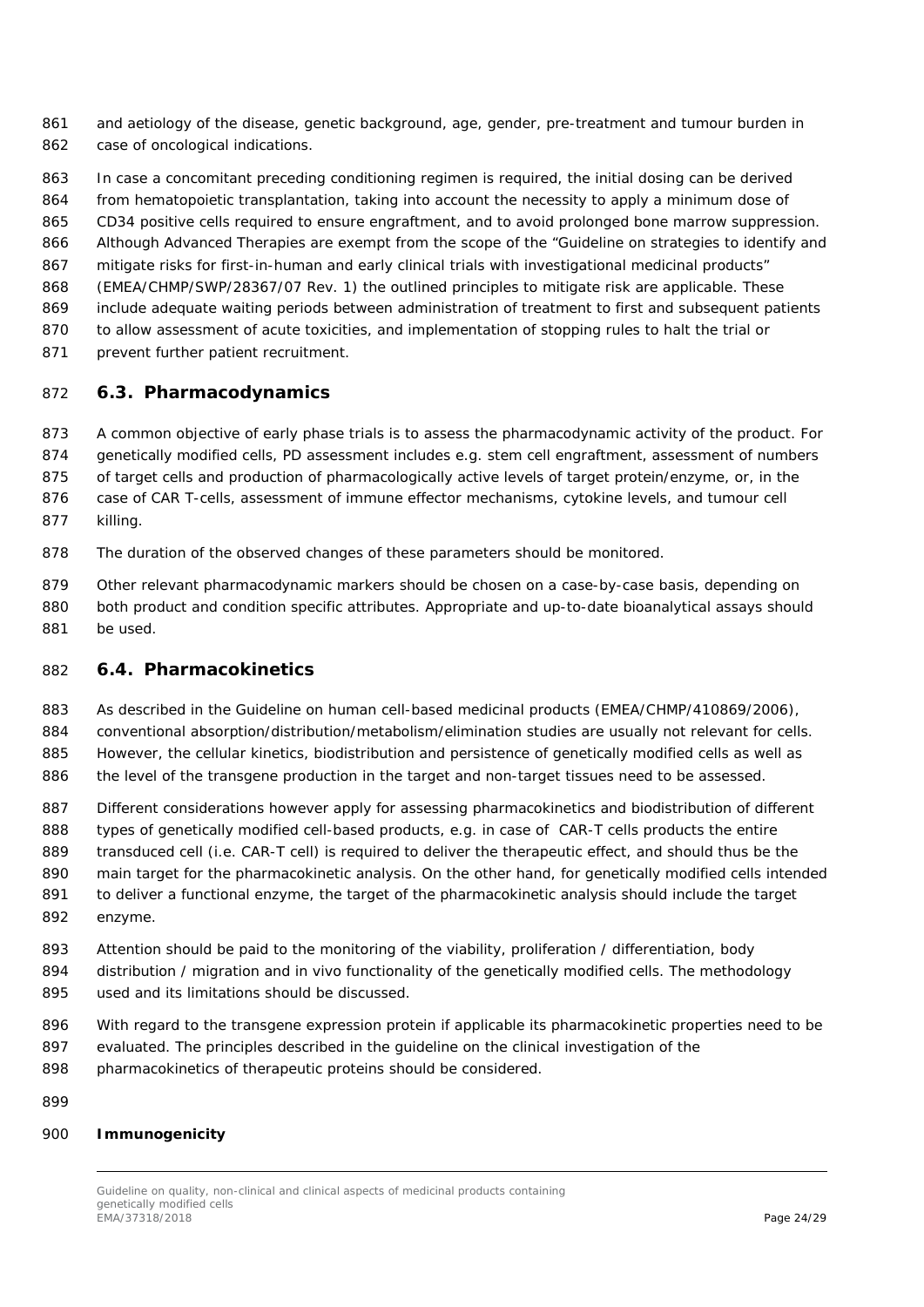Assessment of immunogenicity needs to take into account clinically relevant immune responses to the transgene product and/or to the transduced cells. The risk for immunogenicity is influenced by the origin of transduced cells (allogeneic versus autologous), the nature of the disease (immune deficient versus immune competent patient, total absence vs. defective gene product), the type of conditioning regimen, the pre-existing immune response against the transgene product as well as the location of the transgene product (intracellular versus extracellular/secreted). An immune response to the cells 907 and/or the transgene product may compromise efficacy and have an impact on safety, also in cases of 908 single administration. Thus, the immunogenicity testing should be conducted throughout the

909 development.

### <span id="page-24-0"></span>910 *6.5. Clinical Efficacy*

911 The study design and duration should be based on the existing guidelines for the specific therapeutic 912 area. Any major deviation(s) from these guidelines should be explained and discussed.

- 913 The clinical trials should be designed with the objective to establish clinically relevant outcomes. The
- 914 link to the genetically modified cells and their engraftment and /or the gene product expression level
- 915 and /or the gene product activity level should be addressed taking into account the known PD. The
- 916 trials should also be planned to evaluate the duration of the therapeutic effect of the product. If
- 917 multiple treatments are considered, the treatment schedule should be discussed also in the light of the
- 918 pharmacokinetic properties of the transgene product as well as of the cell type if applicable (e.g. as in
- 919 the case of genetically modified cells for cancer immunotherapy).
- 920 In certain cases, and linked to the pharmacology of the product, clinical efficacy is assessed after a
- 921 considerable period post treatment, e.g. in cases engraftment in a tissue is required. The
- 922 establishment of beneficial effects at the time of authorisation could potentially be based on
- 923 intermediate endpoints that are reasonably likely to translate into clinical benefit, but do not directly
- 924 measure the clinical benefit. If such approach is proposed, the suitability of the intermediate endpoint
- 925 should be discussed, and its ability to establish or predict the clinical benefit justified based on the
- 926 available evidence. In particular, the applicant should discuss the level of certainty with which the
- 927 intermediate endpoint predicts clinical benefit, and why any remaining uncertainties would be
- 928 acceptable. If the intended outcome of the therapy is the long-term persistence and functionality of
- 929 the genetically modified cells/transgene expression product, this should be reflected with an adequate 930 duration of clinical trial observation and follow-up. The design and duration of follow-up has to be
- 931 specified in the protocol and might be completed post- marketing.

### <span id="page-24-1"></span>932 *6.6. Clinical Safety*

- 933 The safety database should be large enough to detect relevant short- and medium-term adverse 934 events that may be associated with the use and/or application procedure of the genetically modified 935 cells and enabling a meaningful benefit risk assessment.
- 936 The risk of the therapeutic procedure as a whole, including i) the risk associated with cell procurement 937 in an autologous setting, ii) the risk of administration procedures, as well as iii) the risk of any required 938 concomitant therapy e.g. the use of immunosuppressive therapy or preceding conditioning should be 939 taken into consideration.
- 940 As for any other biological product, there is a risk of infection from unknown adventitious agents;
- 941 therefore patients should be monitored for signs of infections.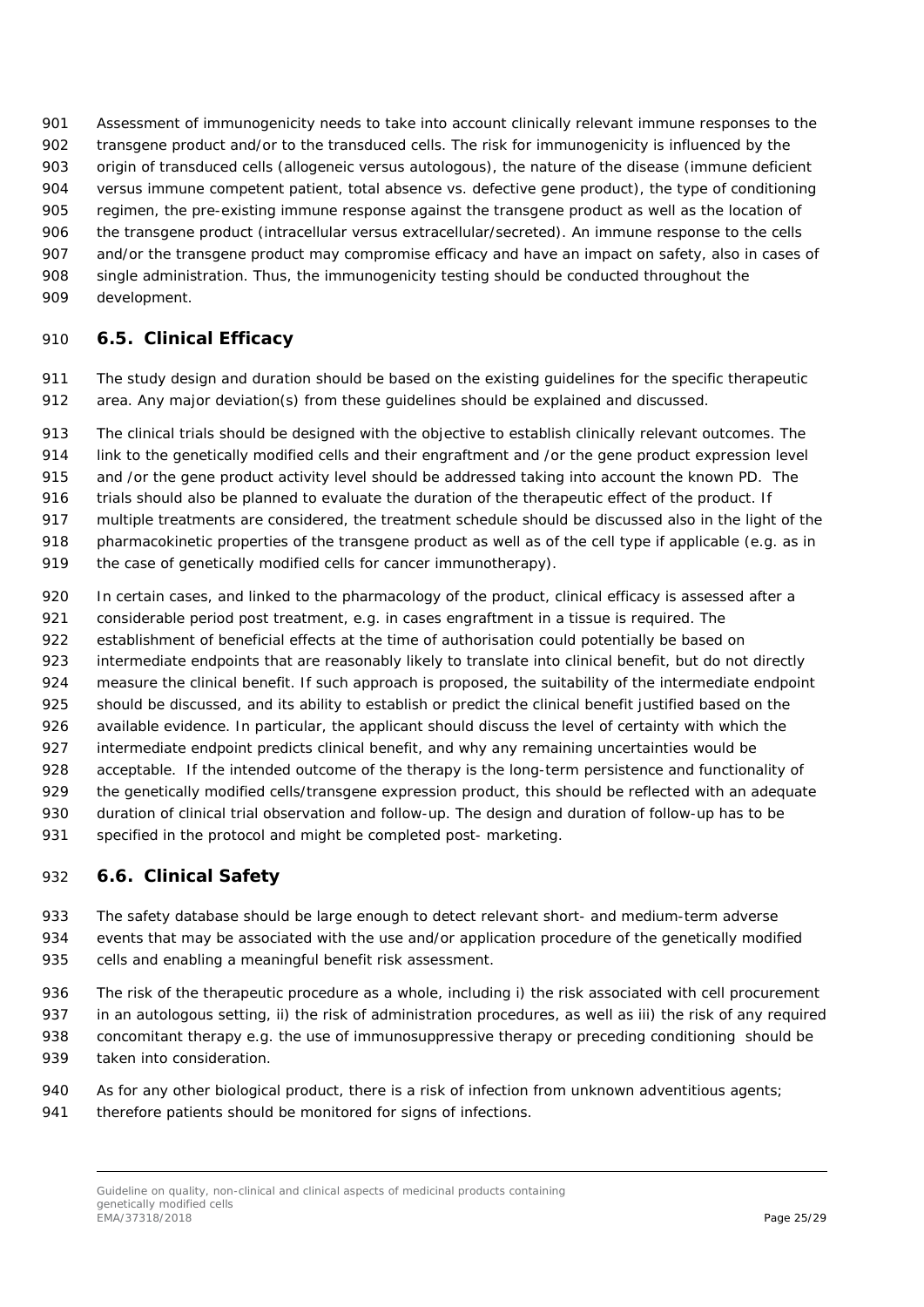- The possibility that transduced cells, intentionally designed for this purpose or not, release any vector
- or plasmid *in vivo* should be investigated. The design and extent of such investigations shall depend on
- the properties of the construct and the outcome of the non-clinical studies.
- The risk of delayed adverse reactions and of decreasing efficacy for genetically modified cells is related 946 to the actual risk profile of the vector used for the genetic modification of the cell, the nature of the gene product, the life-span (persistence) of the modified cells, and the biodistribution. In relation to a
- possible life-long persistence of genetically modified stem or progenitor cells, special risk for delayed
- 949 effects associated with the integrated vector and its expressed products should be considered (e.g.
- oncogenesis, immunogenicity or vector reactivation).
- If additional information of importance for the risk evaluation is becoming available during a clinical trial or post-marketing, the applicant should change the risk stratification and implement this in a revised clinical follow-up plan.

### <span id="page-25-0"></span>*6.7. Clinical Follow-up*

- The clinical follow-up of patients enrolled in clinical trials with genetically modified cells should be ensured according to the principles laid down in the Guideline on follow-up of patients administered with gene therapy medicinal products (EMEA/CHMP/GTWP/60436/2007) to detect early or delayed adverse reactions, a change in the efficacy profile, or additional unexplored risks with genetically 959 modified cell products. The clinical follow-up should take into consideration existing non-clinical and clinical information obtained with the gene therapy medicinal product under investigation. Experience with other similar genetically modified cell products or cell type or transgene product should be carefully considered as to its relevance for the product under investigation.
- If there is a risk of late onset of an adverse event (such as development of leukaemia or other secondary malignancies, or an identified risk of tumourigenicity on a mechanistic basis), measures
- have to be put in place to address this risk.

### <span id="page-25-1"></span>**7. Pharmacovigilance**

- The rules for pharmacovigilance (including immediate or periodic reporting) are described in the 968 Guideline on good pharmacovigilance practices (GVP). For genetically modified cells, the EU Risk Management Plan (RMP) requirements are described in the Guideline on safety and efficacy follow-up 970 and risk management of Advanced Therapy Medicinal Products.
- Genetically modified cells may need specific long-term studies to monitor safety issues including lack of efficacy and risk of vector dissemination or reactivation.
- 973 The long-term safety issues, such as infections, immunogenicity/immunosuppression and malignant
- 974 transformation as well as the durability of the associated medical device/biomaterial component should
- 975 be addressed in the Risk Management Plan. Specific pharmaco-epidemiological studies may be needed.
- Those requirements are related to the vector type and to the biological characteristics of transduced
- cells.

### <span id="page-25-2"></span>**8. Environmental Risk Assessment**

 Human cells cannot proliferate in the environment as they can only survive in the human body or in vitro culture conditions. It follows that, in the case of human cells genetically modified, the risks to the environment are mainly linked to the viral vector. For products falling within the scope of the Good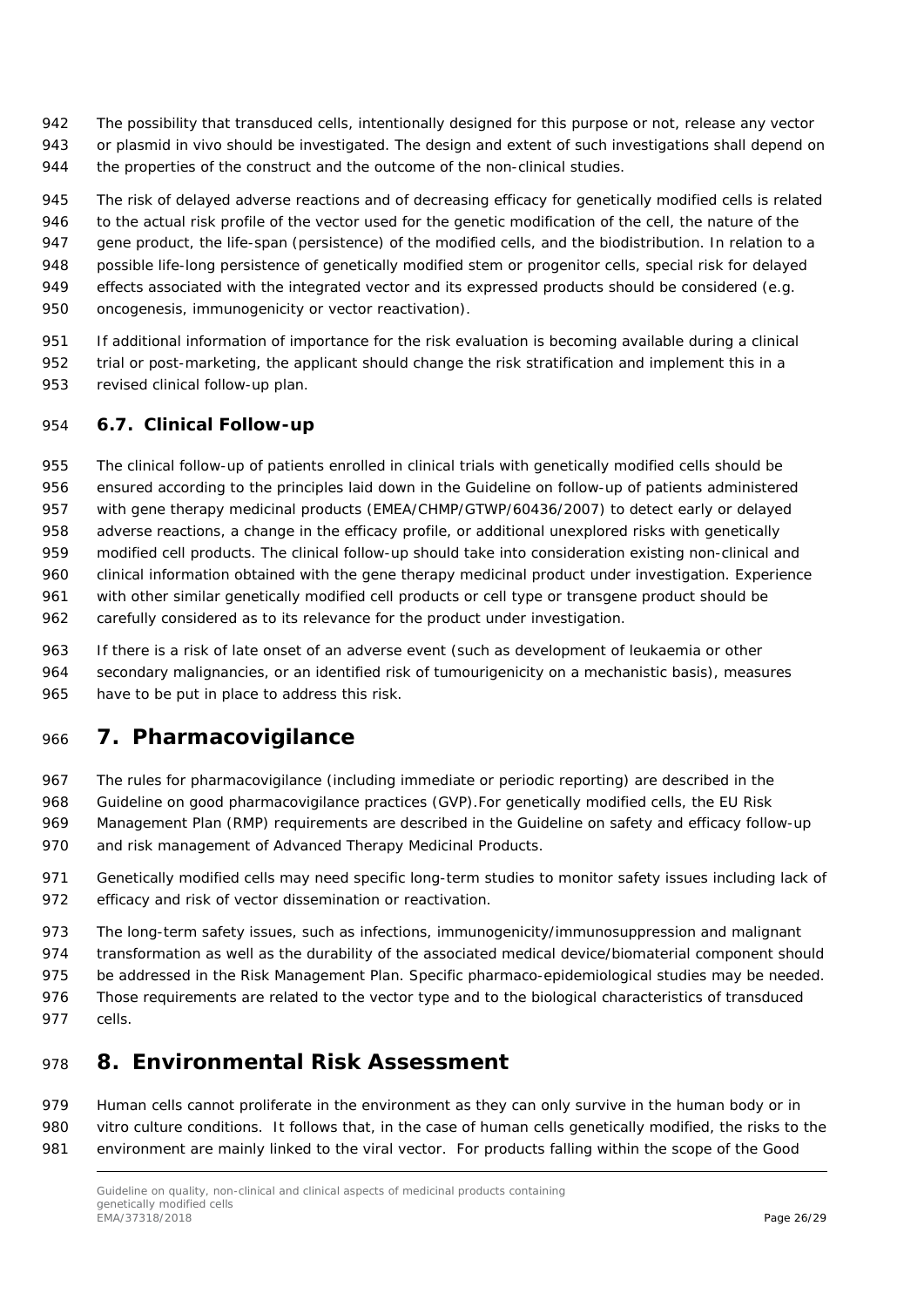- 982 Practice on the assessment of GMO-related aspects in the context of clinical trials with human cells
- 983 genetically-modified by means of retro/lentiviral vectors, reference to the specific ERA provided therein
- 984 will suffice at the time of Marketing Authorization Application. For other products, a specific ERA should
- 985 be presented in accordance with the Guideline on scientific requirements for the environmental risk
- 986 assessment of gene therapy medicinal products (EMEA/CHMP/GTWP/125491/2006).

987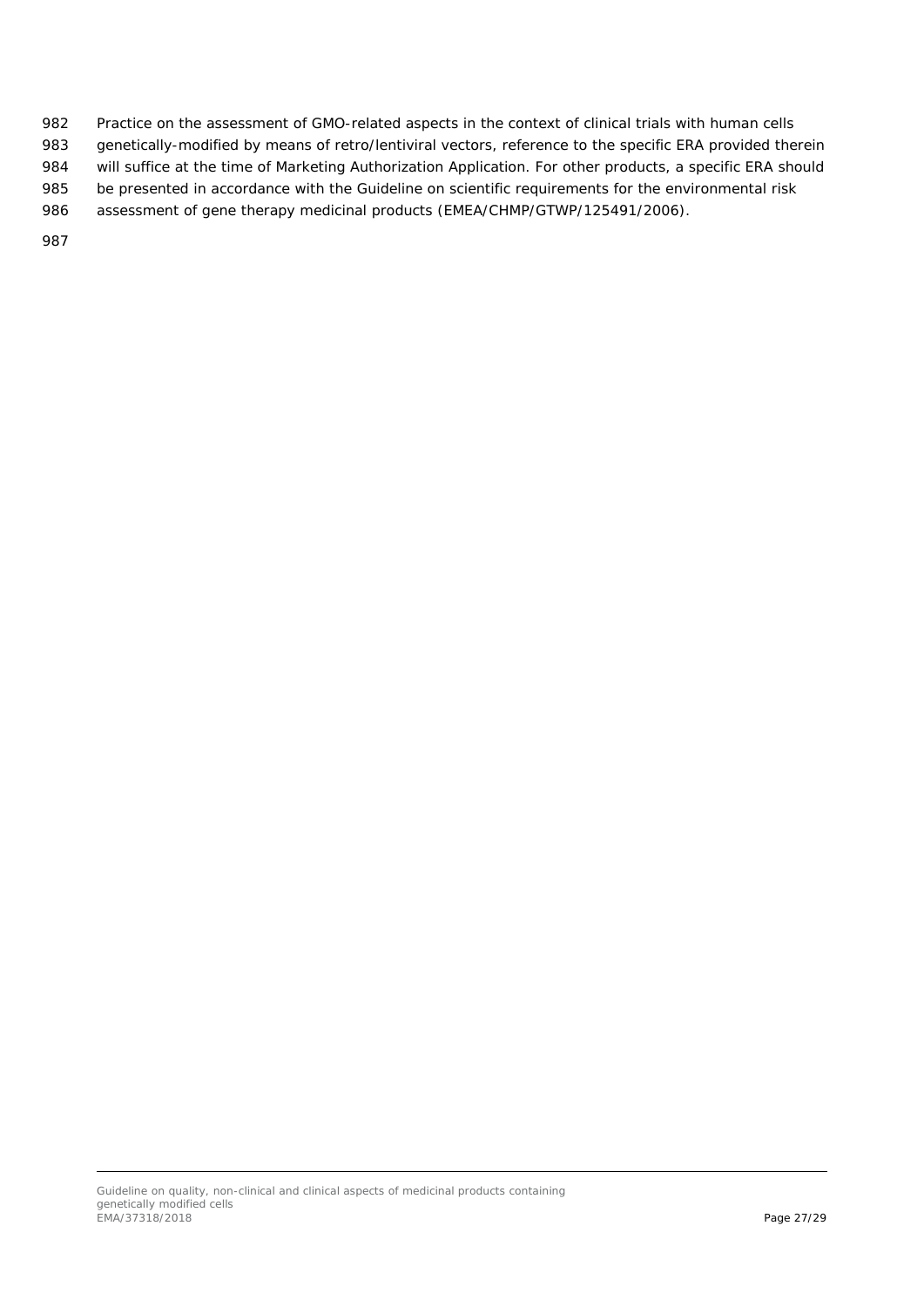### <span id="page-27-0"></span>*Annex I: Special clinical considerations on CAR-T-cells*

989 This Annex contains CAT and CHMP's current thinking on clinical development of CAR-T cells, based on limited clinical experience, and should be regarded as points for consideration rather than prescriptive 991 guidance. The CAT/CHMP reserves the right to adapt and revise the content in this Annex to take account of the fast evolution of clinical experience and science in this area.

#### 994<br>995 **Pharmacokinetics, pharmacodynamics and dose finding**

 The pharmacokinetics of CAR-T cells performed as a part of exploratory clinical studies should characterise the cellular kinetics including CAR-T-cell levels and their expansion and persistence in blood and target tissues at relevant time points. Assessment of *in vivo* cell kinetics should include 999 relevant parameters like AUCd28, Cmax, Tmax, and T1/2 using appropriate bioanalytical methods, e.g. qPCR for quantification of the CAR specific transgene and flow cytometry, to quantify CAR T cells in blood and other target tissues. Conventional drug-drug interaction studies and studies in renal and hepatic impairment are not applicable to CAR-T cells. However, impact of certain concomitant treatments, such as steroids, may need to be addressed in light of the immunosuppressive action of steroids and potential interference with CAR-T cell pharmacokinetics.

 Due to *in vivo* proliferation and expansion of CAR-T cells classical dose-finding studies are less applicable. While dose escalation studies have shown higher toxicity with higher CAR-T cell doses, additional factors such as tumour type (i.e. liquid versus solid tumour), antigen expression/density and disease burden contribute to exposure and toxicity.

- Altogether a sound rationale for the dosing regimen to be used in confirmatory studies should be
- provided, considering i) non-clinical data and available clinical data, ii) product specific factors like
- transduction efficiency, proliferation capacity, and iii) disease-specific criteria like tumour type, antigen
- expression and tumour load.
- 

#### **Efficacy**

- For CAR-T cells the same basic principles to demonstrate efficacy applies as for other anticancer
- medicinal products. Phase III confirmatory trials should aim to establish the benefit-risk profile of the
- product in a well-defined patient population, based on valid primary endpoints, a randomized
- controlled design and a comprehensive safety data base. As a general rule, the clinical guidance as
- described in the Guideline on the evaluation of anticancer medicinal products in man
- (EMA/CHMP/205/95/Rev.4) is to be followed.
- 1021 It is recognised that the first clinical developments are foreseen in the late stage/refractory disease. Refractory settings are clinically very different from early settings, which in some cases may justify different requirements in terms level of evidence for MAA.
- CAR-T cell specific aspects like dose-selection and timing of response assessment are expected to be based on the results of exploratory trials. If a dose-range rather than a fixed dose of CAR-T cells is applied in confirmatory studies this should be well justified based on cell source (allogeneic versus autologous) and product-and patient-specific considerations. Developers are encouraged to conduct randomized controlled trials from the early stages of clinical development.
- The design of the confirmatory study should follow a randomized controlled design, comparing CAR-T cell treatment to a reference regimen. In a high grade lymphoma setting this could for example be